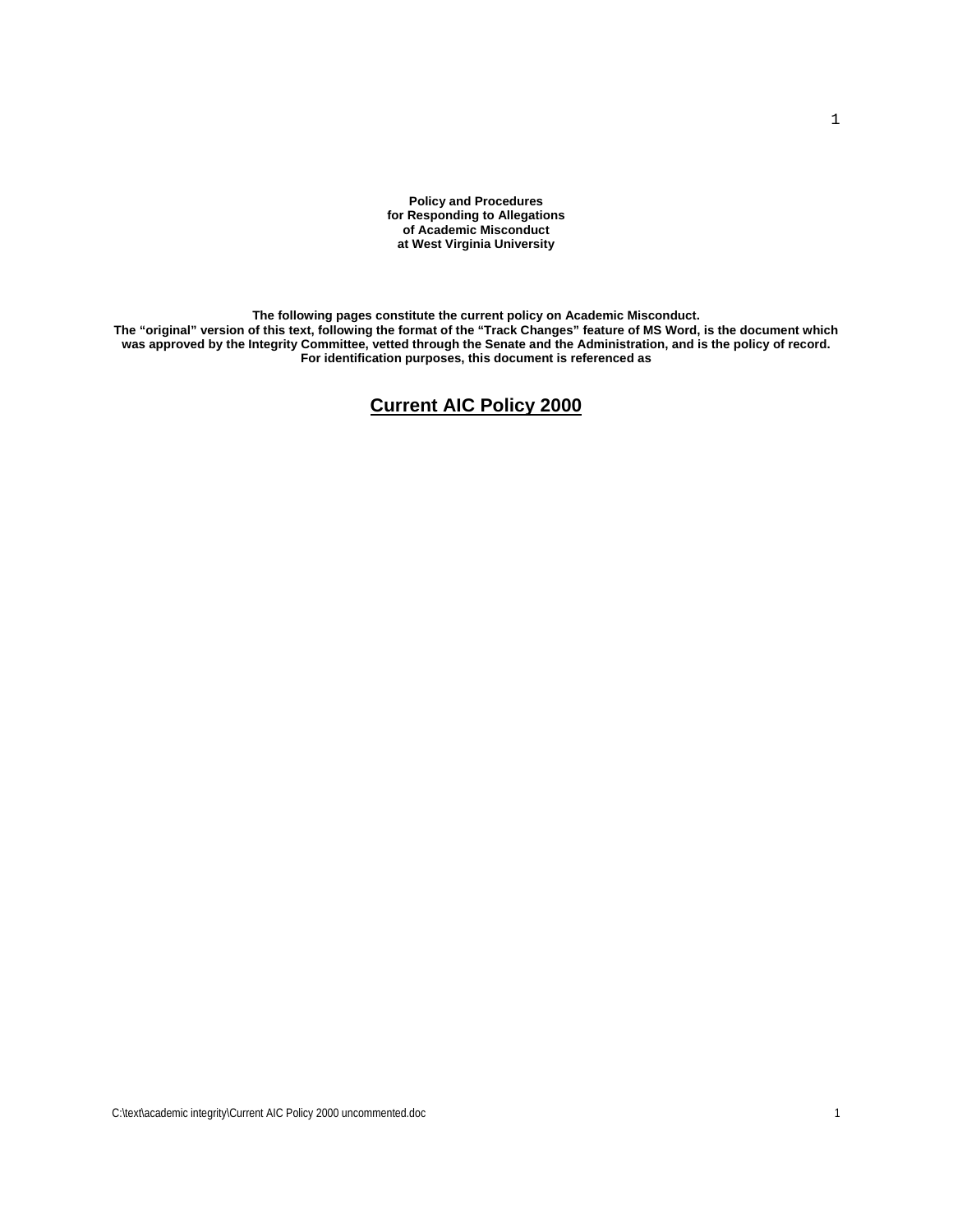# **Policy and Procedures for Responding to Allegations of Academic Misconduct at West Virginia University**

April 10, 2000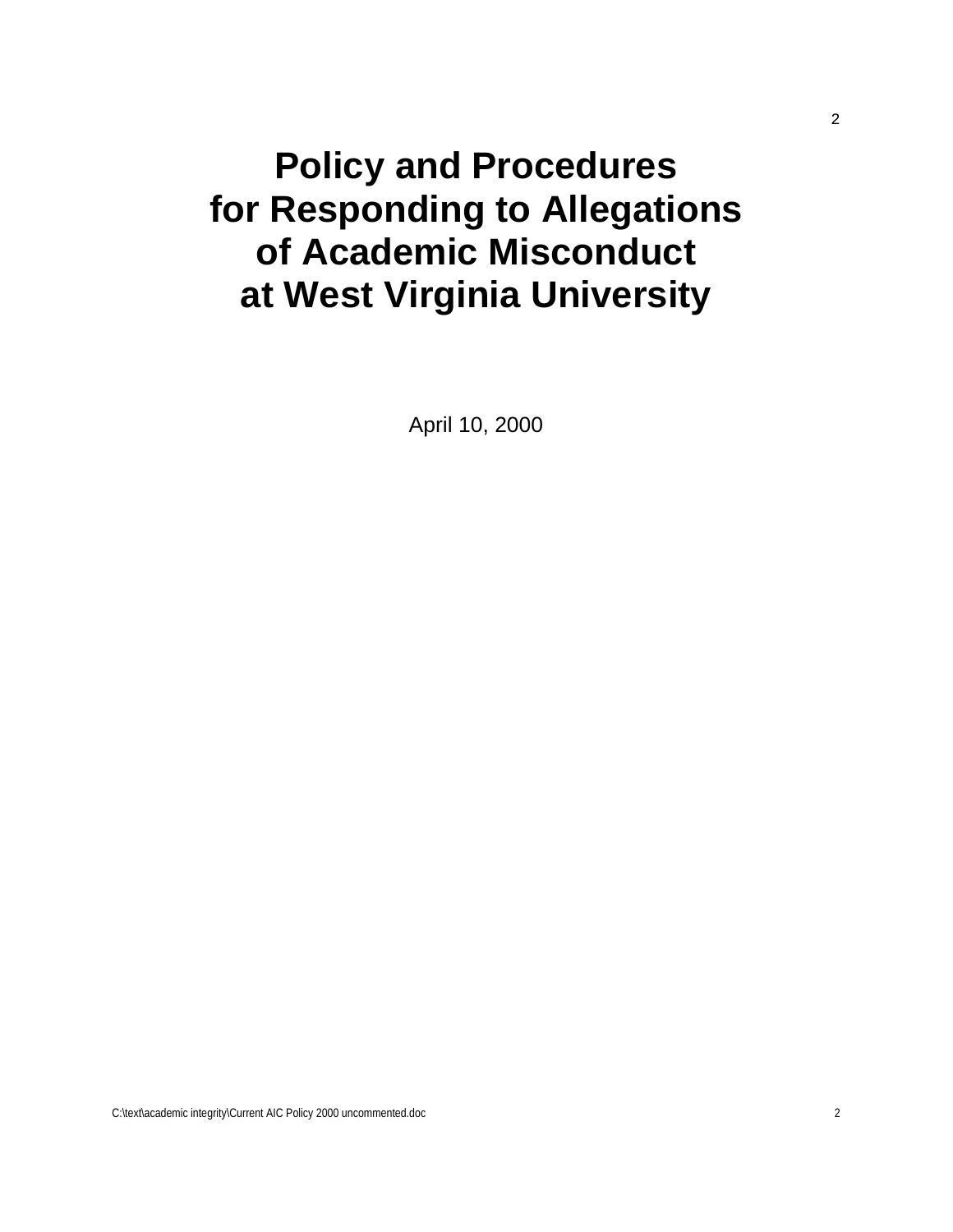This document is based on two earlier ones. The first, *Policy and Procedures for Review of Alleged Misconduct in Research and/or Scholarship*, lists an approval date of June 28, 1990. The second document, *Policy and Procedures for Responding to Allegations of Misconduct in Research and Scholarship at West Virginia University,* was developed by WVU's Senate Research Integrity Committee in the 1995-96 and 1996-97 academic years. It was approved by the WVU Faculty Senate on May 12, 1997, and by the federal Office of Research Integrity of the U.S. Department of Health and Human Services on October 14, 1997. The present document was developed by the WVU Research Integrity Policy Committee in the 1998-99 and 1999-2000 academic years, approved by the Faculty Senate on April 10, 2000, and by the federal Office of Research Integrity on \_\_\_\_\_. Portions of the last two documents are based, with permission, on the federal Office of Research Integrity's Advisory Document of April 1995.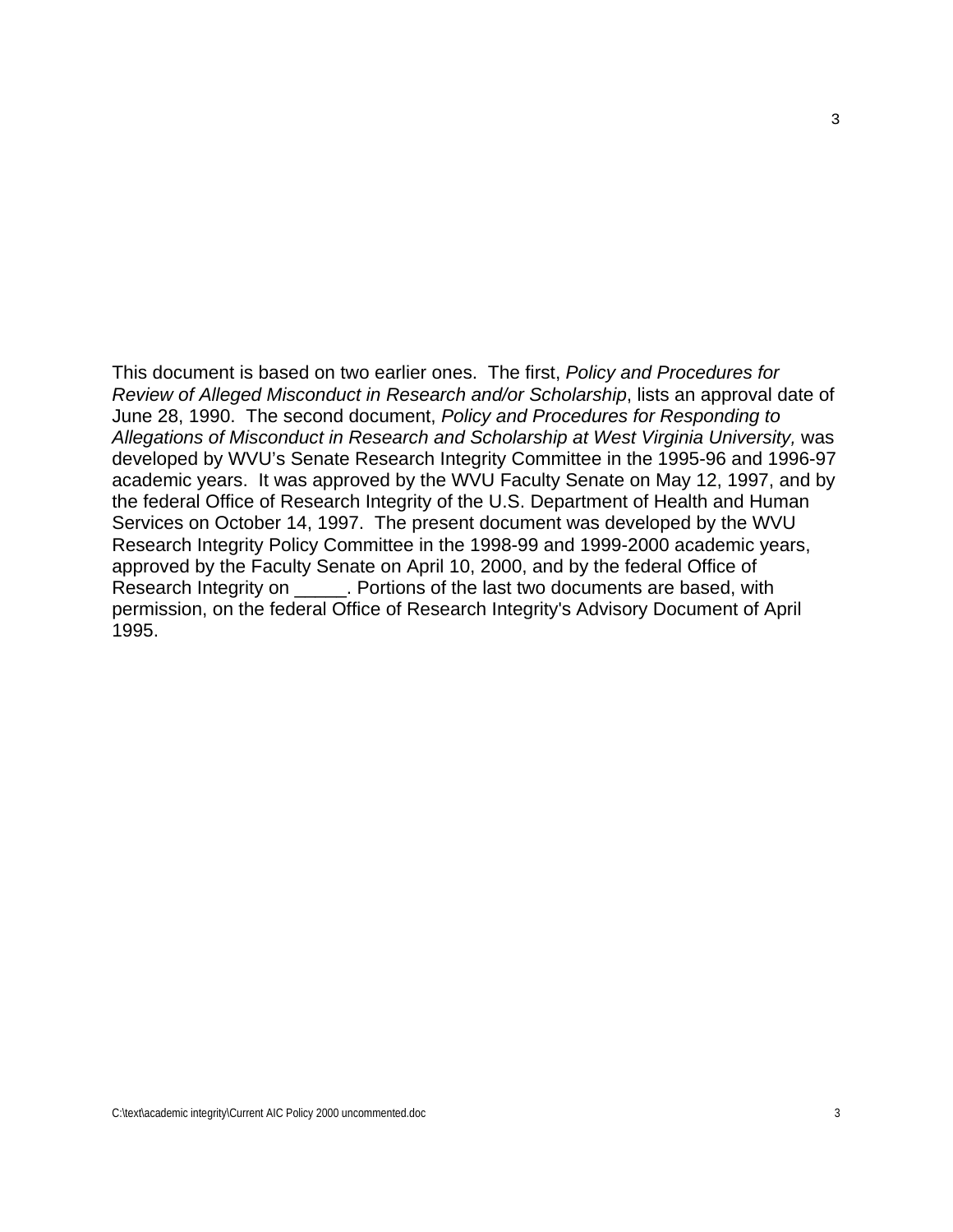### **Table of Contents**

| Responsibility to Cooperate with Inquiries and Investigations  4 |  |
|------------------------------------------------------------------|--|
|                                                                  |  |
|                                                                  |  |
|                                                                  |  |
|                                                                  |  |
|                                                                  |  |
|                                                                  |  |
|                                                                  |  |
|                                                                  |  |
|                                                                  |  |
|                                                                  |  |
|                                                                  |  |
|                                                                  |  |
|                                                                  |  |
|                                                                  |  |
|                                                                  |  |
|                                                                  |  |
|                                                                  |  |
|                                                                  |  |
|                                                                  |  |
|                                                                  |  |
|                                                                  |  |
|                                                                  |  |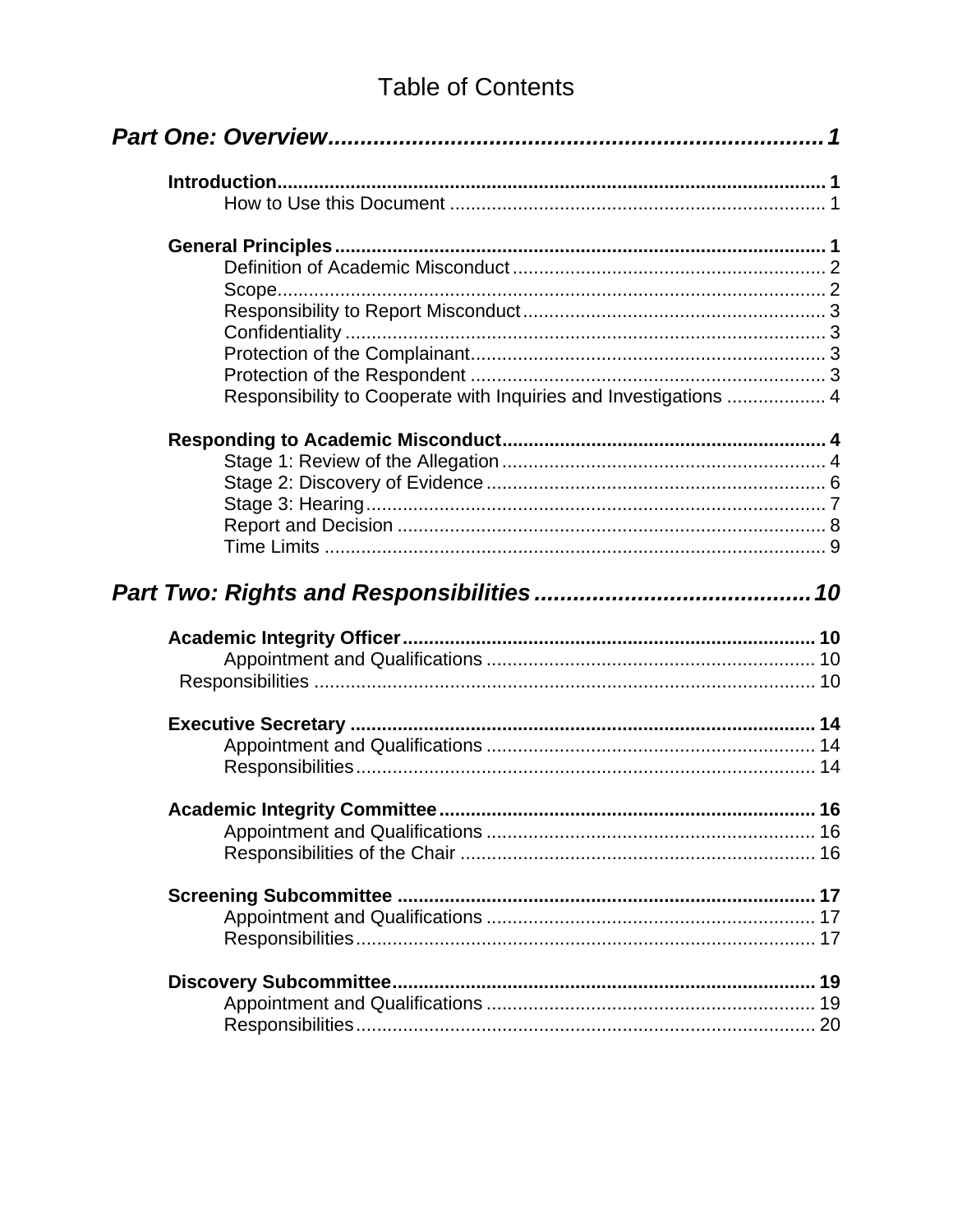|                                               | 26 |  |
|-----------------------------------------------|----|--|
|                                               |    |  |
|                                               |    |  |
|                                               |    |  |
|                                               | 28 |  |
| <b>Termination of Respondent's Employment</b> |    |  |
|                                               |    |  |
|                                               |    |  |
|                                               | 28 |  |
|                                               |    |  |
|                                               |    |  |
|                                               | 29 |  |

#### *Appendices*

**Composition of Campus Academic Integrity Committees**

 WVU at Morgantown WVU at Parkersburg Potomac State College of WVU WVU Institute of Technology Charleston Division, Robert C. Byrd Health Sciences Center

[These sections omitted to avoid dating the document]

ii

ii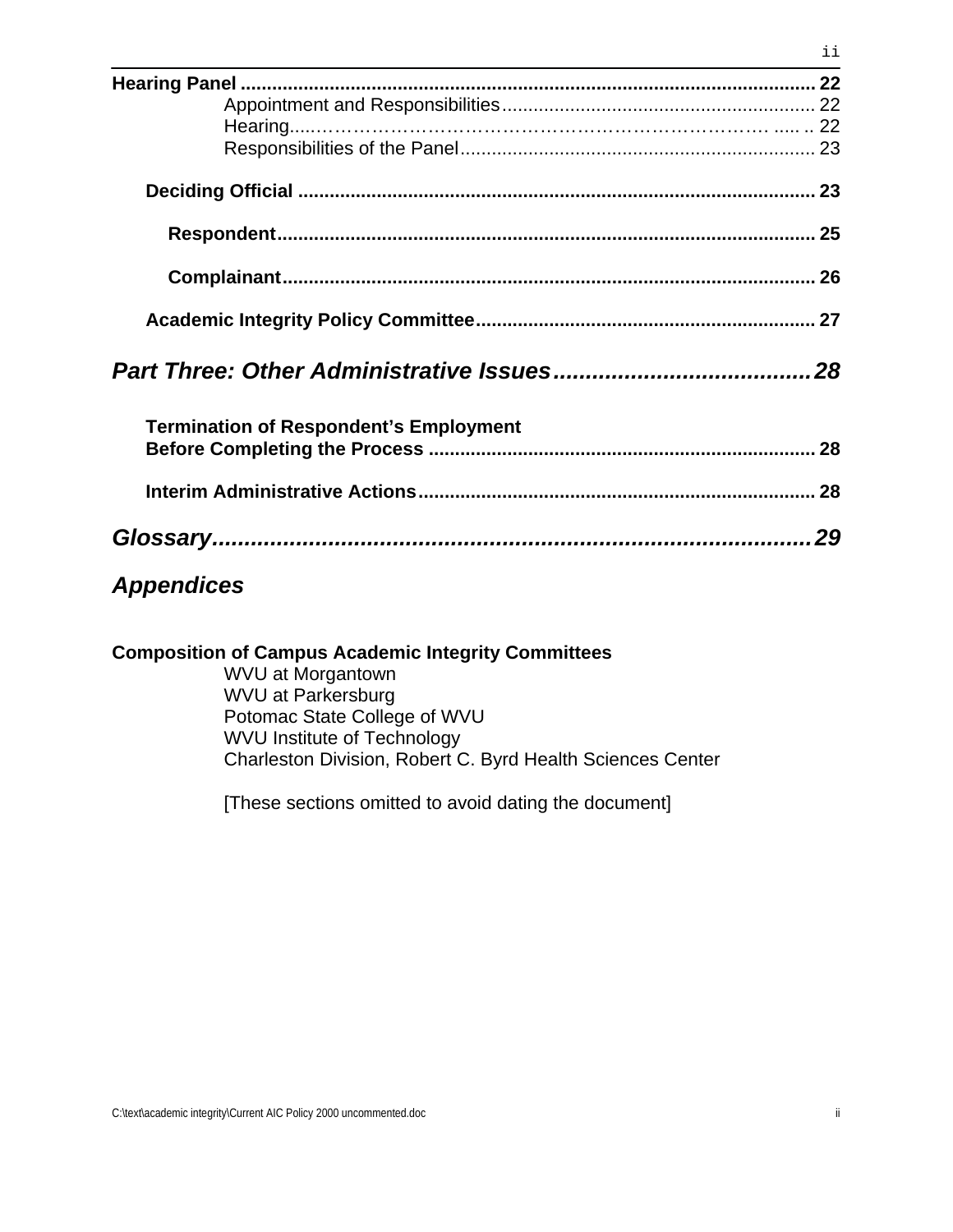### <span id="page-5-0"></span>**Part One Overview**

### **Introduction**

The policy and procedures described in this document govern West Virginia University's response to allegations of misconduct in research and other forms of scholarship on all of its campuses, regardless of the discipline the work represents; whether the work is by faculty, students, staff, or guests; and whether the work is funded by external agencies or supported internally. Thus, all members of the University should become familiar with the policy and procedures.

#### **How to Use this Document**

This document is organized to accommodate readers with varying degrees of interest. Everyone at WVU should read Part One, which summarizes the major features of the University's policy and procedures. Individuals who find themselves involved in a case of academic misconduct, or others with a keen interest in the process, should read the details presented in Parts Two and Three. Separate sections are devoted to each of the individuals or committees with major involvement in cases of academic misconduct, and to some of the general administrative issues that must be addressed.

To ease the reader's burden, only essential terms are defined in the text. Other important terms — presented in *bold italics* — are defined in the Glossary.

### **General Principles**

Integrity is an obligation of all who engage in the acquisition, application, and dissemination of knowledge. Scholars are bound to maintain honesty and avoid deception in all aspects of their work. This duty, rooted in personal and professional ethics, is shared by all members of the University community. The duty to safeguard academic integrity at WVU includes:

- **EXECUTE:** Promulgating and reinforcing standards for the conduct of research and other forms of scholarship;
- **EXECUTE:** Reporting potential instances of misconduct;
- $\blacksquare$  Examining allegations of misconduct; and
- **IMPOSITY** Imposing sanctions when appropriate.

C:\text\academic integrity\Current AIC Policy 2000 uncommented.doc 1 Several individuals and committees share official responsibility for the University's policy and procedures in these matters. The *Academic Integrity Officer* is charged with overall responsibility for ensuring that the policy and procedures are followed. The policy and procedures themselves are developed by a committee of faculty, staff, and student representatives, the *Academic Integrity Policy Committee*. The initial procedures for responding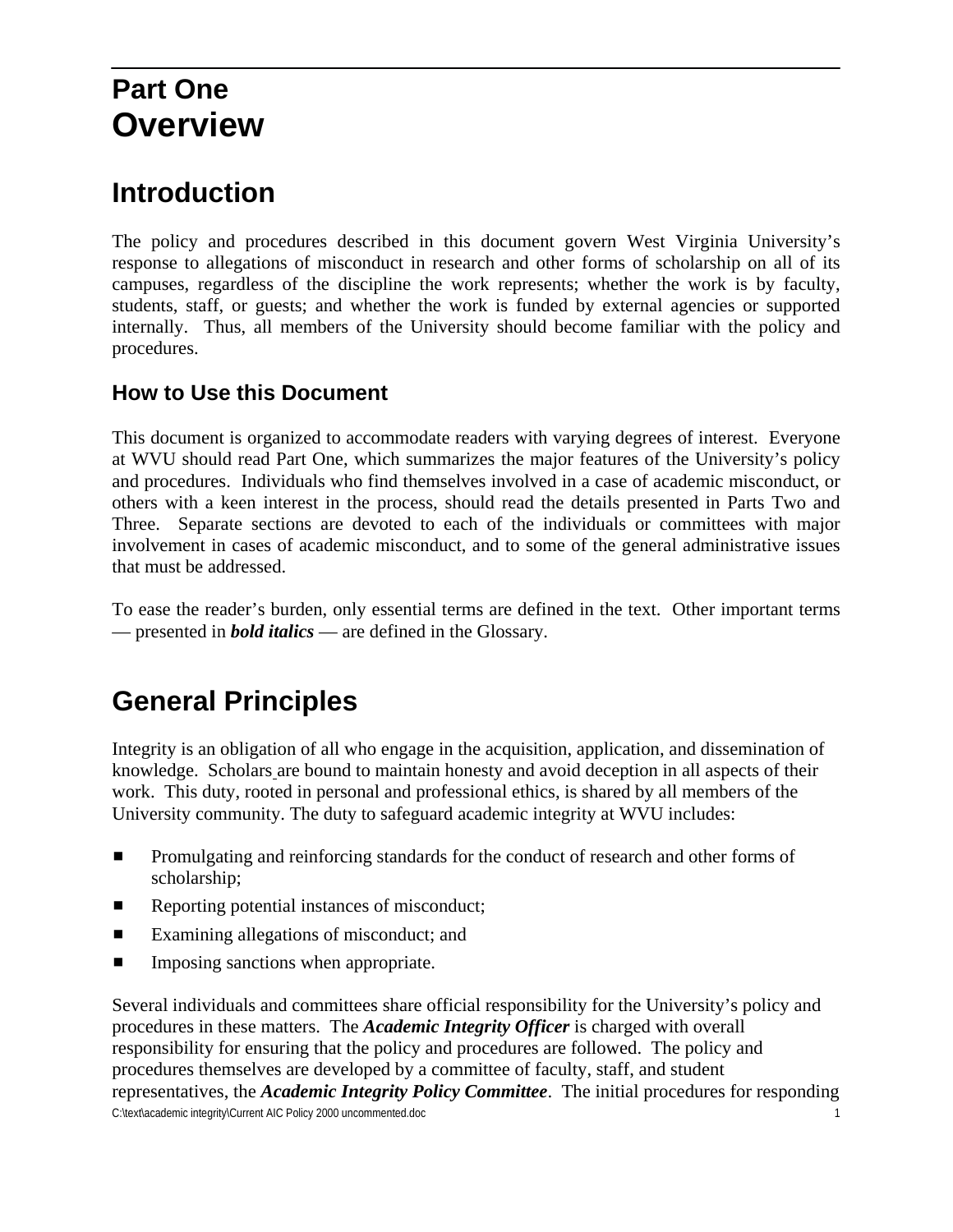<span id="page-6-0"></span>to allegations of academic misconduct are implemented by a committee of faculty and staff, the *Academic Integrity Committee*. This committee is responsible for conducting an inquiry into each allegation and, if warranted by the preliminary evidence, a full-fledged investigation. Highlevel administrative support for these functions is provided by an *Executive Secretary* on each campus. If the investigation uncovers substantial evidence of misconduct, the case is decided by an impartial *Hearing Panel*. The University's final response to a case of academic misconduct — for example, the nature of any institutional sanctions — is the responsibility of the *Deciding Official*.

#### **Definition of Academic Misconduct**

The present policy and procedures are informed largely, but not exclusively, by the federal *Office of Research Integrity*'s concern with *scientific misconduct*, which is defined as "fabrication, falsification, plagiarism, or other practices that seriously deviate from those that are commonly accepted within the scientific community for proposing, conducting, or reporting research. It does not include honest error or honest differences in interpretations or judgments of data." The University's concern is broader than that of the federal Office of Research Integrity, however, and extends beyond scientific work to all forms of scholarship, including activities classified as *research, teaching, learning,* or *service*. This concern is in keeping with the University's broad missions in research, teaching, and service, and the responsibilities and duties imposed on the University by external agencies and organizations that regulate various aspects of these missions.

The present document, therefore, is concerned with academic misconduct regardless of the specific context in which it occurs. *Academic misconduct* is defined as fabrication, falsification, plagiarism, or other practices that *seriously* deviate from those that are commonly accepted within the scholarly community for: (a) proposing, conducting, or reporting research; (b) teaching; (c) learning, and (d) providing institutional, community, or professional service. This definition of misconduct does not include honest error or honest differences of opinion in interpretations or judgments of data, pedagogy, or professional practices. But it does include material failure to comply with federal, state, or institutional requirements related to research, teaching, learning, and service. This includes, but is not limited to, any material failure to meet relevant requirements of the *Institutional Review Board for the Protection of Human Subjects*, the *Animal Care and Use Committee*, the *Institutional Biohazards Committee*, or the *Office of Radiation Safety*. Also included is *retaliation* against individuals who in good faith allege misconduct or who cooperate in inquiries or investigations in cases of misconduct.

#### **Scope**

The policy and procedures described herein apply to all individuals at WVU. Thus, the policy applies to any person paid by, under the control of, or affiliated with any campus of WVU, including faculty, trainees, technicians and other staff members, students, fellows, guest researchers, and collaborators. This document refers to these individuals collectively as "members of WVU" or "members of the University community."

Charges of sexual harassment normally will not adjudicated under the terms of the present policy, but rather according to the WVU *Policy on Sexual Harassment*. Likewise, charges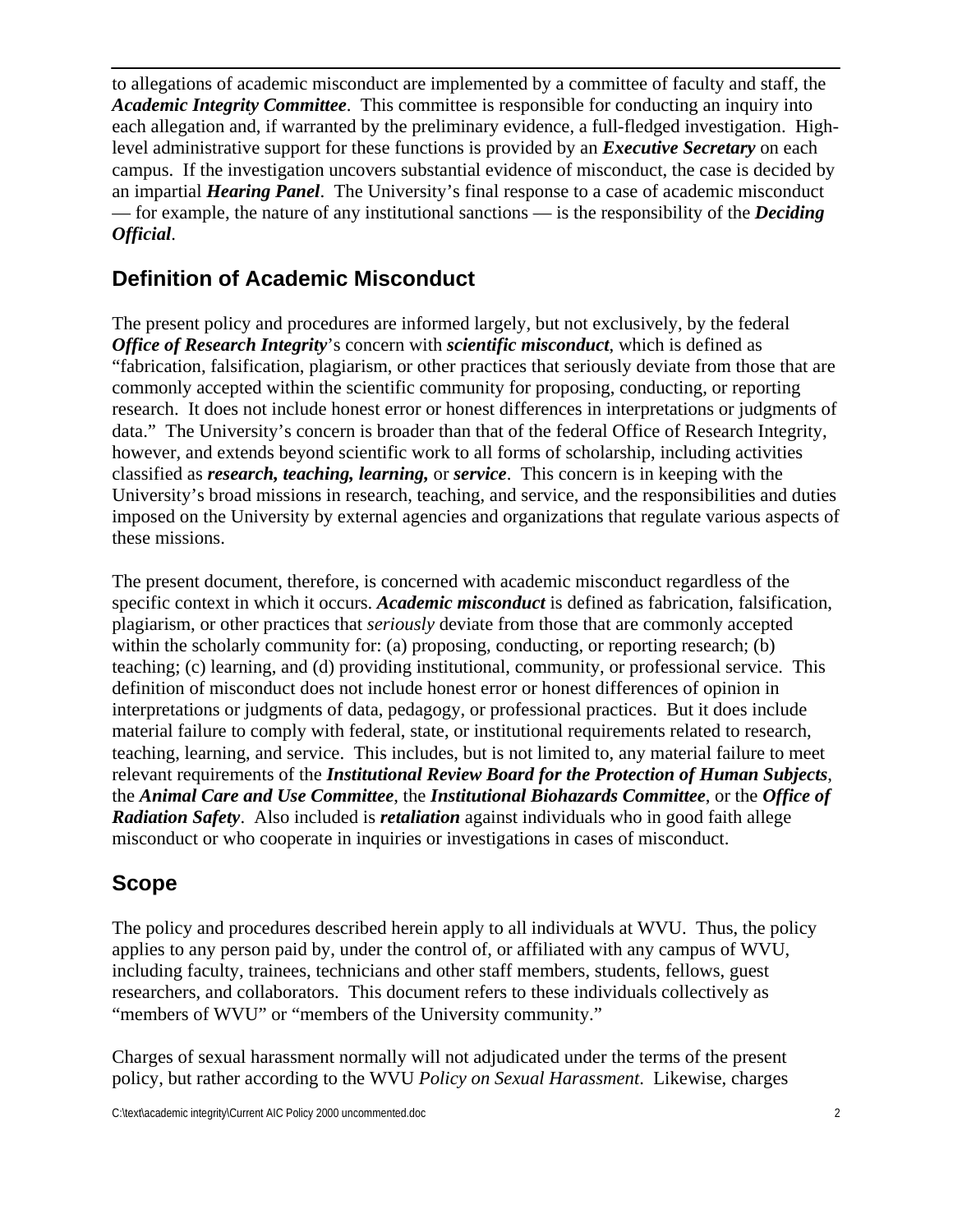<span id="page-7-0"></span>against students whose alleged misconduct takes place in the context of coursework normally will be governed by the WVU *Code of Student Rights and Responsibilities*. In some cases, the present policy may overlap with other University policies, for example, if a person sexually harasses an assistant as retaliation for reporting misconduct or if a student publishes plagiarized coursework. In such cases, the present policy may or may not be applied in addition to the others. Findings under the present policy do not limit the application of other pertinent policies.

#### **Responsibility to Report Misconduct**

All members of the University community have an obligation to report observed, suspected, or apparent instances of academic misconduct. Reports should be made to the University's Academic Integrity Officer. The Officer is available for confidential discussions about possible cases of misconduct, and will provide information about appropriate procedures for reporting an *allegation*. Individuals who are unsure whether a case falls within the definition of academic misconduct should call the Officer to discuss the incident informally. If the circumstances described by the individual do not meet the definition of academic misconduct, the Officer may refer the individual or allegation to other offices or officials with responsibility for resolving the problem.

#### **Confidentiality**

Members of WVU who make, receive, or learn of an allegation of academic misconduct will protect, to the maximum extent possible, the confidentiality of information regarding the individual who reports the allegation (the *complainant*), the individual who is suspected of misconduct (the *respondent*), and other affected individuals. The Academic Integrity Officer may establish reasonable conditions to ensure the confidentiality of such information.

#### **Protection of the Complainant**

The Executive Secretary will monitor the treatment of individuals who bring allegations of misconduct. The Academic Integrity Officer will ensure that they do not suffer retaliation from other members of WVU in the terms and conditions of their employment, academic standing, or other status. The Officer will review instances of alleged retaliation for appropriate action.

The Academic Integrity Officer will ensure that the University protects, to the maximum extent possible, the privacy, positions, and reputations of complainants who make a *good faith allegation* of misconduct. For example, if the complainant requests anonymity, University officials will honor the request within applicable policies and regulations and state and local laws. The complainant will be advised that if the matter is referred to a committee for *inquiry* or *investigation* and the complainant's testimony is required, anonymity may no longer be guaranteed.

#### **Protection of the Respondent**

Inquiries and investigations will be conducted in a manner that will ensure fair treatment of the respondent, and confidentiality to the extent possible without compromising public health and safety or an unbiased and thorough investigation. While an inquiry or investigation is underway,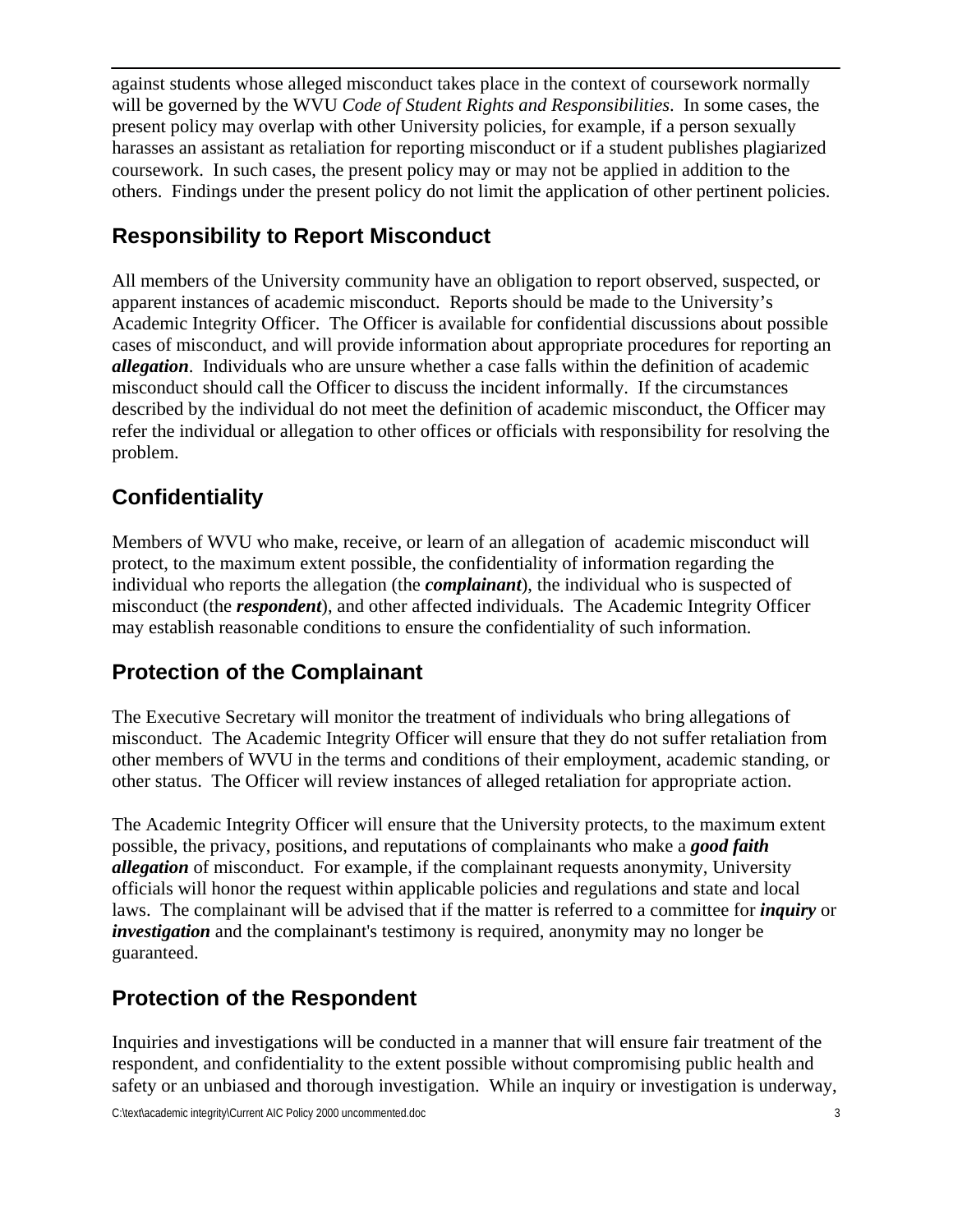<span id="page-8-0"></span>the Academic Integrity Officer will ensure that the respondent does not suffer retaliation from other members of WVU in the terms and conditions of employment, academic standing, or other status at the University, and will review instances of alleged retaliation for appropriate action.

If no misconduct is found, the Academic Integrity Officer, after consulting with the respondent and the Deciding Official, will undertake diligent efforts to restore the respondent's reputation. Depending on the particular circumstances, the Officer may notify those individuals aware of or involved in the case of the final outcome, publicize the final outcome in forums in which the allegation of misconduct was previously publicized, or expunge all references to the misconduct from the respondent's personnel file.

#### **Responsibility to Cooperate with Inquiries and Investigations**

Members of WVU have an obligation to cooperate with the Academic Integrity Officer and other institutional officials in the review of allegations and the conduct of inquiries and investigations. The Officer will ensure that these individuals do not suffer retaliation from other members of WVU in the terms and conditions of their employment, academic standing, or other status at the University, and will review instances of alleged retaliation for appropriate action.

The University may impose administrative sanctions against individuals who fail to participate when requested by the committees or officials having jurisdiction over the case, or who fail to act in good faith.

### **Responding to Academic Misconduct**

This section outlines the steps that are followed when an allegation of academic misconduct is received by the Academic Integrity Officer. The basic process, depicted in Figure 1, is divided into three stages. If, at any stage, there is insufficient evidence that misconduct has occurred, a report to that effect is submitted to the Officer. Otherwise, the process advances to the next stage. The Officer presents the report to the Deciding Official, who determines whether to impose sanctions or take other administrative actions.

Each stage of the University's response to an allegation of academic misconduct will be conducted in a timely, objective, and competent manner. The committees and panels charged with conducting inquiries, investigations, and hearings will have the necessary expertise to carry out a thorough and authoritative evaluation of the evidence. In forming the committees and panels, reasonable precautions will be taken to avoid bias and real or apparent *conflict of interest*.

#### **Stage 1: Review of the Allegation**

The Academic Integrity Officer receives the allegation, decides which campus's Academic Integrity Committee will address the matter (most likely the campus on which the misconduct allegedly occurred), and forwards the allegation to the Executive Secretary on that campus. The Secretary presents the allegation to the Chair of the Academic Integrity Committee, and takes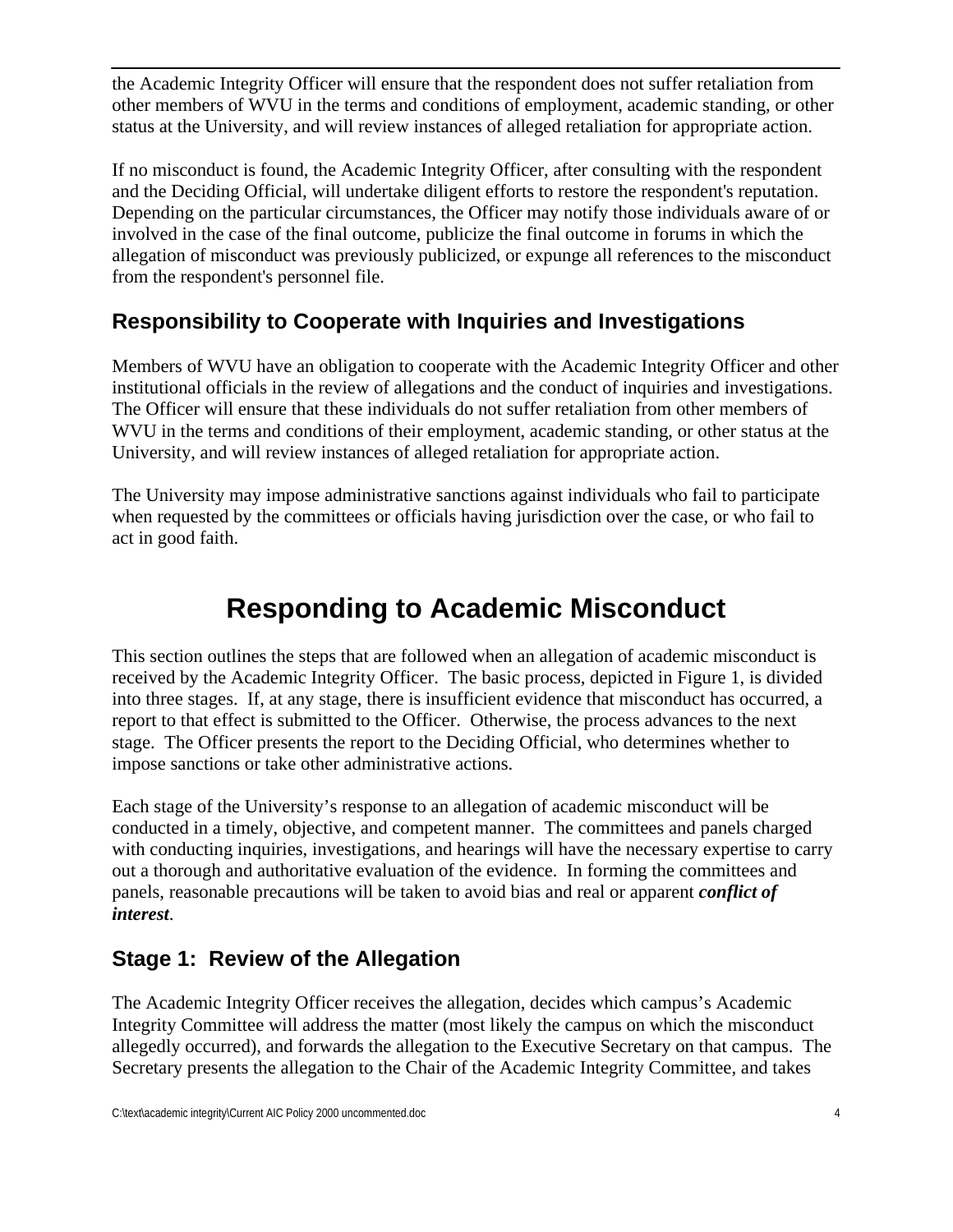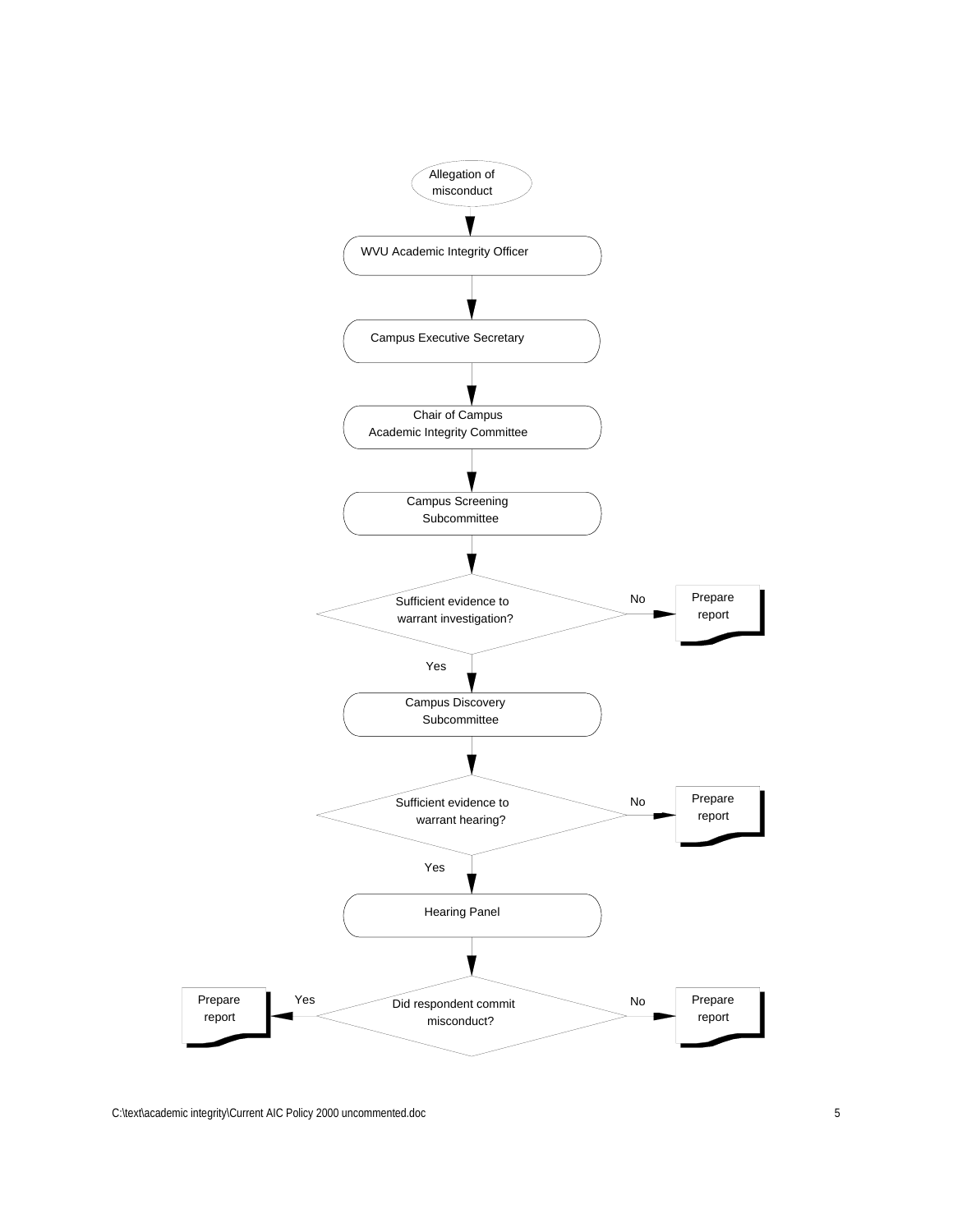<span id="page-10-0"></span>**Figure 1**. Flow chart of the basic process for responding to an allegation of academic misconduct. After the Academic Integrity Officer accepts the report and any written comments on it by the respondent, the case is in the hands of the Deciding Official, who has 15 days to determine the University's final course of action. The process should be completed within 210 days.

steps to provide the Committee with the administrative resources needed to carry out its responsibilities. The Chair arranges a review of the allegation by the *Screening Subcommittee*. If the allegation merits it, the Screening Subcommittee conducts a preliminary exploration of the facts in the case — an inquiry — to decide whether a full-fledged investigation is warranted.

The Review Stage consists of these steps:

- 1. The Screening Subcommittee notifies the respondent of the allegation.
- 2. A Screening Subcommittee consisting of the Chair of the Academic Integrity Committee and at least two other members assesses the allegation to decide whether it falls within the definition of academic misconduct and provides sufficient information to proceed with an inquiry.
- 3. If an inquiry is appropriate, the Subcommittee initiates it immediately. The Subcommittee obtains and considers pertinent evidence in sufficient detail to decide whether an investigation is warranted. Depending on the circumstances of the individual case, the Screening Subcommittee may need to sequester *research records* or other records, either to review them or to safeguard them as evidence that may be needed in subsequent stages of the case. The Subcommittee also may interview the complainant, the respondent, or other witnesses. The Screening Subcommittee does *not* conduct a full-fledged investigation, nor is it necessarily obligated to conduct interviews, sequester records, and so forth.
- 4. If the Screening Subcommittee decides that the allegation does *not* merit an investigation, then the Subcommittee prepares a report to that effect, and submits it to the Academic Integrity Officer.
- 5. If the Subcommittee decides that the allegation *does* merit investigation, then the Subcommittee writes a report to that effect and the case advances to the Discovery Stage.
- 6. The respondent is given a copy of the Subcommittee's report and the opportunity to write comments for the record.

#### **Stage 2: Discovery of Evidence**

If an investigation is warranted, the Chair of the Academic Integrity Committee forms a *Discovery Subcommittee*. The Discovery Subcommittee conducts a thorough investigation and forms an opinion about whether the *preponderance of the evidence* is sufficient to warrant a hearing. The Discovery Stage consists of these steps: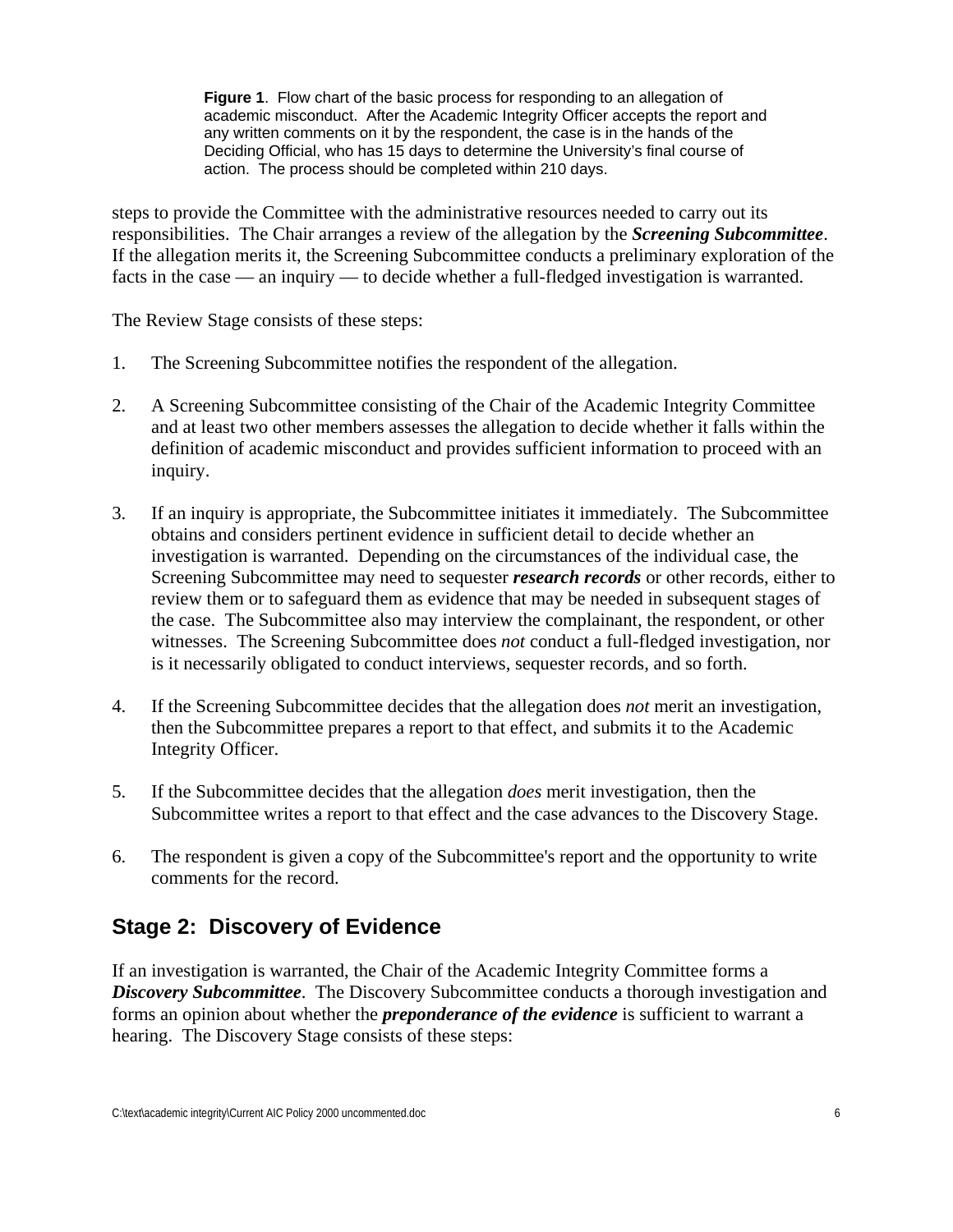- <span id="page-11-0"></span>1. The Chair of the Academic Integrity Committee forms the Discovery Subcommittee by selecting individuals from the pool of talent in the Academic Integrity Committee and by appointing any *ad hoc* members that may be needed to ensure appropriate expertise.
- 2. The Chair of the Academic Integrity Committee sends the respondent a list of the proposed membership of the Discovery Subcommittee, and gives the respondent a reasonable amount of time to raise objections about the membership. The Chair may, but is not obligated to, replace members based on the respondent's objections.
- 3. When the membership of the Discovery Subcommittee is established, the Chair of the Academic Integrity Committee presents the Subcommittee with the Screening Subcommittee's report and a formal charge indicating the allegation to be explored.
- 4. The Discovery Subcommittee is obligated to obtain the information needed to establish, by the standard of a preponderance of the evidence, whether misconduct occurred.
	- When the Subcommittee reaches a preliminary decision, it reports this decision and the evidence supporting it to the respondent, so that the respondent may offer comments for the Subcommittee's final deliberations.
	- **If the Subcommittee decides that misconduct did** *not* **occur, or that there is insufficient** evidence that misconduct occurred, then the Subcommittee writes a report to that effect, and submits it to the Academic Integrity Officer. The respondent is given a copy of the Subcommittee's report and the opportunity to write comments for the record.
	- $\blacksquare$  If the Subcommittee decides that there is sufficient evidence of misconduct to warrant a hearing, then the Subcommittee: (a) calls on the Academic Integrity Officer to form a Hearing Panel and arrange a hearing; (b) notifies the respondent of its decision; and (c) shares with the respondent the evidence obtained and considered in reaching this decision.

#### **Stage 3: Hearing**

In this stage the Academic Integrity Officer names a Hearing Panel that reaches a final decision about whether misconduct has occurred. The Hearing Stage completes the investigation process, and consists of these steps:

- 1. The Academic Integrity Officer names a Hearing Panel consisting of at least five members whose seniority and experience qualify them to judge the evidence to be introduced.
	- At least one member will be from the respondent's college, school, or major administrative unit, and at least two will be from outside the college, school, or unit. Members may be appointed from outside WVU.
	- The Academic Integrity Officer gives the Discovery Subcommittee and the respondent an opportunity to review the proposed membership of the Hearing Panel and to raise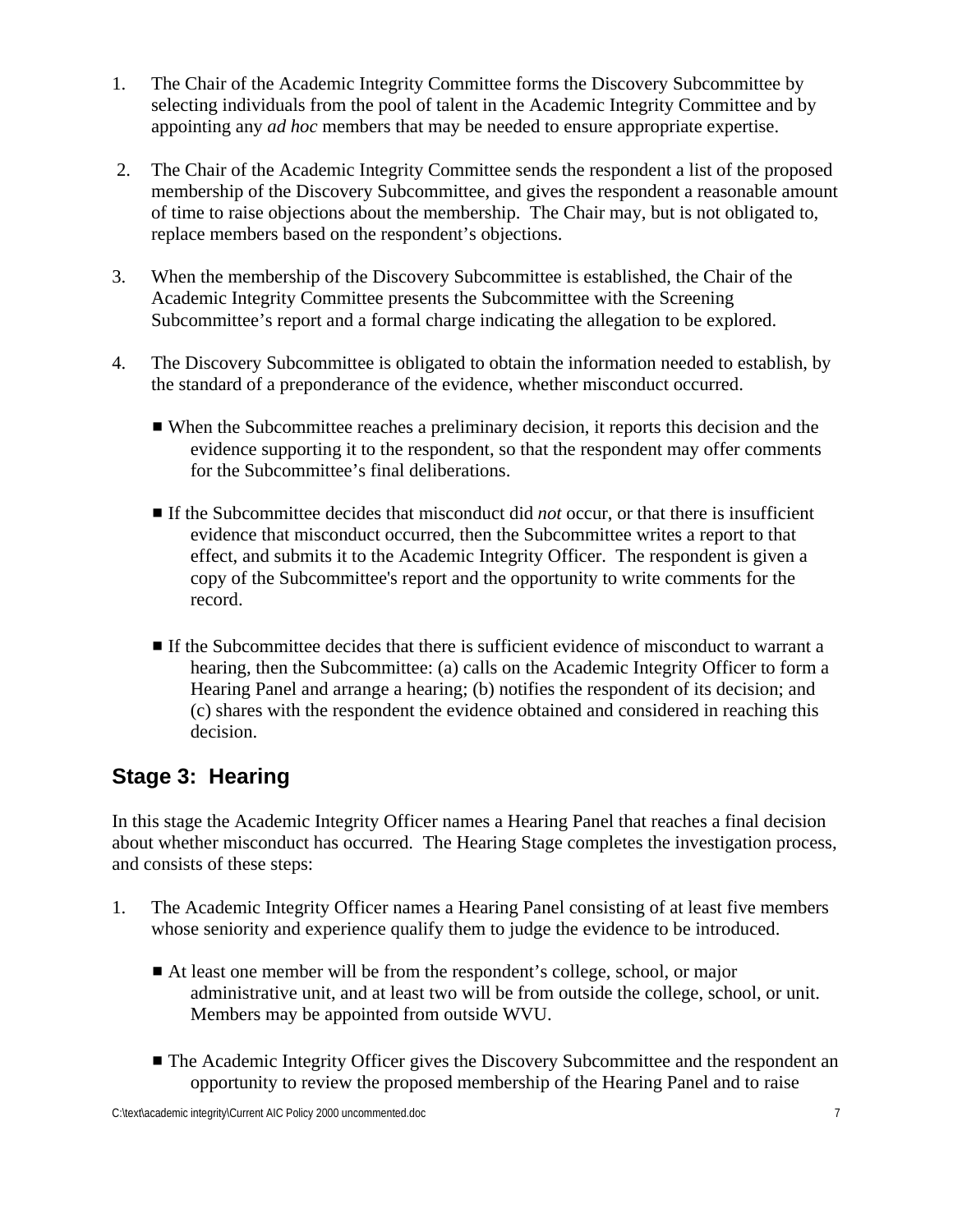objections. The Officer may, but is not obligated to, replace challenged members of the Panel.

- <span id="page-12-0"></span>2. The Academic Integrity Officer schedules the hearing.
- 3. The hearing is not adversarial in nature, and the formal rules of evidence do not apply.
	- $\blacksquare$  The Discovery Subcommittee presents its evidence first; the respondent's defense follows.
	- $\blacksquare$  Witnesses may be called by either side. If either side calls witnesses, the other side is entitled to cross-examine them.
	- $\blacksquare$  The respondent may be represented by legal counsel or a non-legal adviser who may consult with the respondent during the hearing and speak on the respondent's behalf.
	- **If evidence comes to light that, in the opinion of the Hearing Panel, requires additional** investigation, then the Panel may suspend the hearing to allow such investigation, either on its part or on the part of some other party it designates.
	- $\blacksquare$  The hearing is recorded and a written summary is prepared.
- 4. After considering the evidence in the case, the Hearing Panel reaches a decision about whether a preponderance of the evidence indicates that academic misconduct occurred and reports its decision in writing. The respondent is given a copy of the Panel's report and the opportunity to write comments for the record.

#### **Report and Decision**

The final report — whether it is prepared by the Screening Subcommittee, the Discovery Subcommittee, or the Hearing Panel — is submitted to the Academic Integrity Officer, who forwards it to the Deciding Official along with any written comments provided by the respondent.

If academic misconduct has been found, the Deciding Official may impose a range of sanctions consistent with applicable policies, procedures, and regulations. Included among them are the following:

- withdrawal or correction of relevant publications;
- $\blacksquare$  removal of the responsible person from the project, a letter of reprimand, special monitoring of future work, probation, suspension, salary reduction, or initiation of steps leading to possible reduction in rank or termination of employment;
- $\blacksquare$  restitution of funds as appropriate; and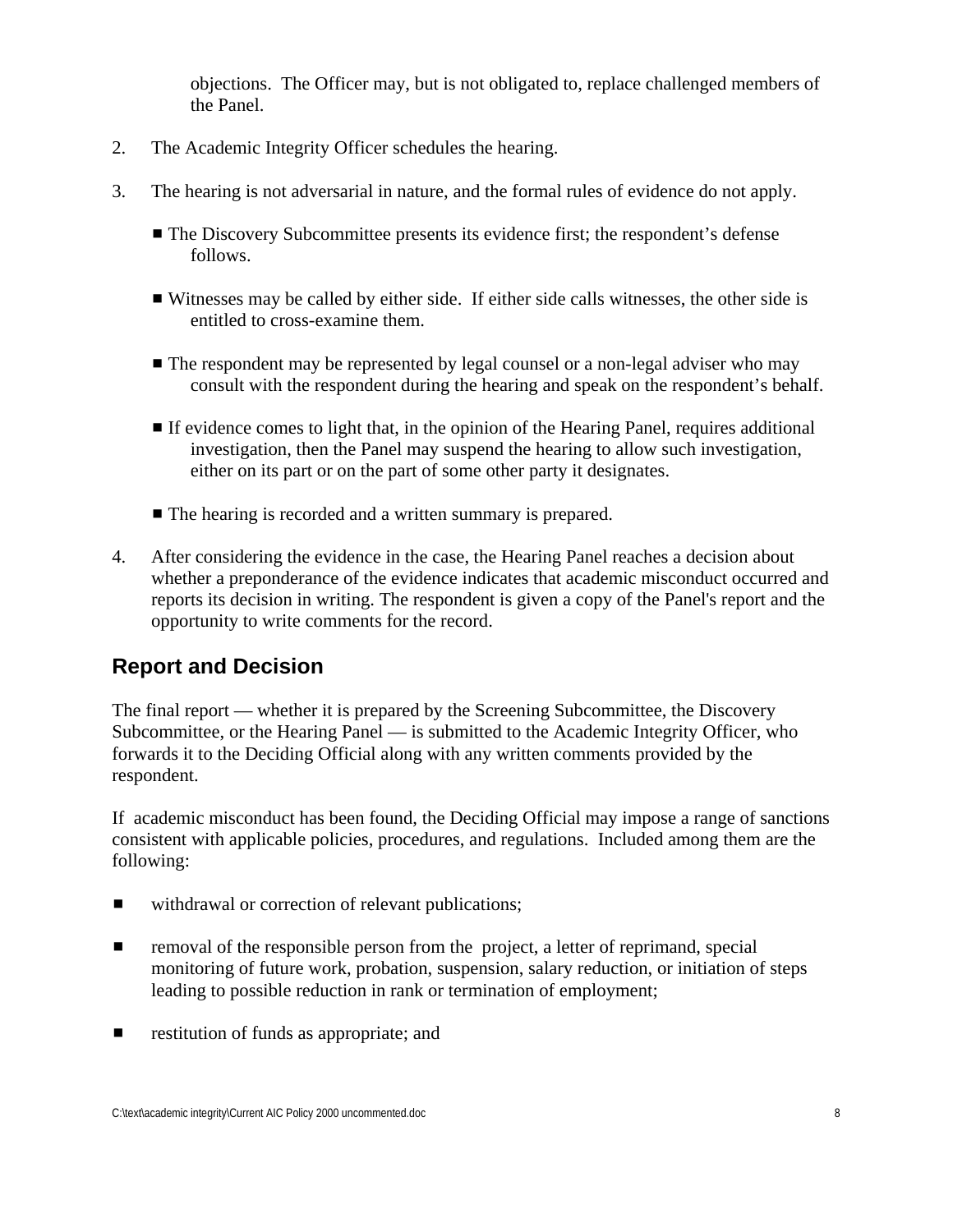<span id="page-13-0"></span>**In** notification of professional or other organizations regarding credentials or other revocations resulting from the action taken by the University.

In addition, if the misconduct occurred in activity supported by an external agency, the agency may impose sanctions of its own. Among the options available to federal agencies, for example, are these:

- $\Box$  conditions on future funding;
- $\blacksquare$  restrictions on funded activities;
- $\blacksquare$  suspension of funding; and
- **E** debarring the responsible individual or WVU from receiving funds from *any* federal agency.

If no misconduct is found, the Academic Integrity Officer, after consulting with the respondent and the Deciding Official, will undertake diligent efforts to restore the respondent's reputation as described previously (see the section entitled *Protection of the Respondent*).

#### **Time Limits**

Unless mitigating circumstances are encountered, the entire process — from the initial meeting of the Screening Subcommittee to the final actions by the Deciding Official — should be completed within 210 calendar days. In cases involving activity sponsored by federal agencies, the federal Office of Research Integrity requires final action within this time frame (although extensions might be granted upon request).

Adherence to the following schedule will ensure timely progress:

- The Screening Subcommittee should complete its work within 60 days.
- **EXECUTE:** The Discovery Subcommittee should assemble and begin its investigation no more than 30 days after the Screening Subcommittee completes its inquiry. Thereafter, the Discovery Subcommittee may take 60 calendar days to gather evidence and decide whether to call for a hearing . If the Subcommittee decides that no hearing is warranted, then it may take up to 45 more calendar days to prepare its report.
- **If a hearing is required to complete the investigation process, the hearing should be** arranged and the Hearing Panel should complete its work within 45 days of the Discovery Subcommittee's call.
- **EXECUTE:** Upon receiving the report of the Screening Subcommittee, the Discovery Subcommittee, or the Hearing Panel, the Deciding Official will have 15 calendar days in which to determine the University's course of action and to arrange for the transmission of the report and decision to the respondent and other relevant parties, including any external funding agencies.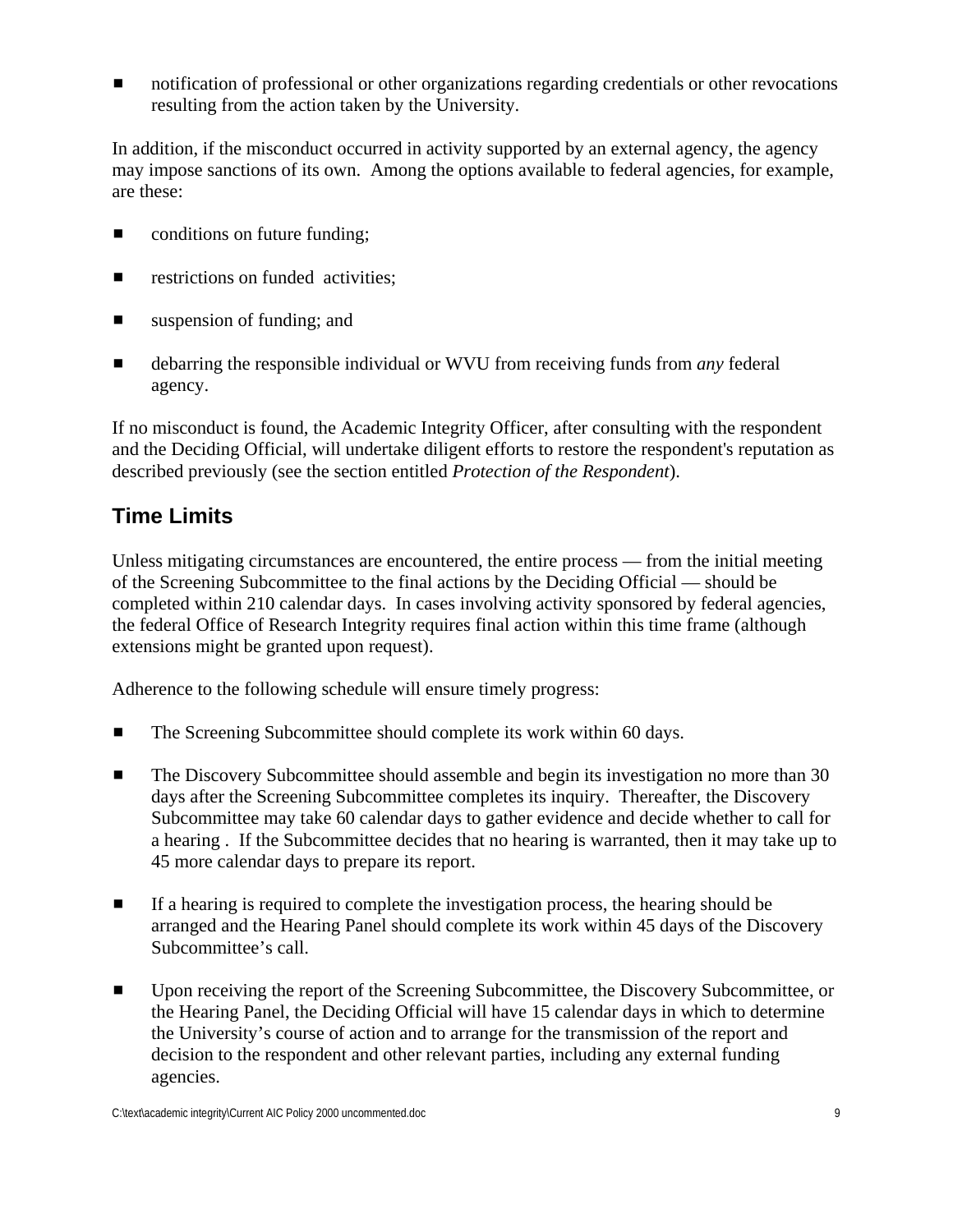### Part Two Rights and Responsibilities

<span id="page-14-0"></span>This part provides detailed information about the specific rights and responsibilities of the individuals and committees with major involvement in cases of academic misconduct. Efforts have been taken to make the section on each individual and committee as comprehensive as possible. Still, Part Two should be regarded as a *supplement* to Part One, not a replacement for it.

### **Academic Integrity Officer**

The Academic Integrity Officer is a high-level administrator charged with overall responsibility for ensuring that the University's policy and procedures on academic misconduct are followed.

#### **Appointment and Qualifications**

- 1. The President of WVU will appoint the Academic Integrity Officer.
- 2. The Officer will be a University administrator whose personal qualifications and access to resources will be sufficient to accommodate the complex procedural requirements of academic misconduct cases. The Officer will be sensitive to the varied demands made on members of the University community including those who are accused of misconduct and those who report apparent misconduct in good faith.

#### **Responsibilities**

- 1. The Officer will ensure that the University's policy and procedures on academic misconduct are followed by the individuals, committees, and panels so charged on each campus.
- 2. The Officer will appoint an Executive Secretary on each campus to provide high-level administrative support and guidance to the campus's Academic Integrity Committee, and to serve any other campus functions related to academic integrity as may be practical or efficient. The Officer will maintain contact with the Secretary during the course of any case of academic misconduct.
- 3. The Officer, in consultation with the Executive Secretary, will appoint the members of each campus's Academic Integrity Committee. The members of the Committee will serve as a pool of talent for the Screening and Discovery Subcommittees. The Officer will ensure that the Committee has the expertise to carry out its responsibilities and access, via the Executive Secretary, to any administrative resources it may require.
- C:\text\academic integrity\Current AIC Policy 2000 uncommented.doc 10 4. The Officer, in consultation with the Executive Secretary, will appoint the members of any Hearing Panel that may become necessary. The Officer will ensure that the Panel is free of bias and real or apparent conflicts of interest, that it has the expertise to conduct a thorough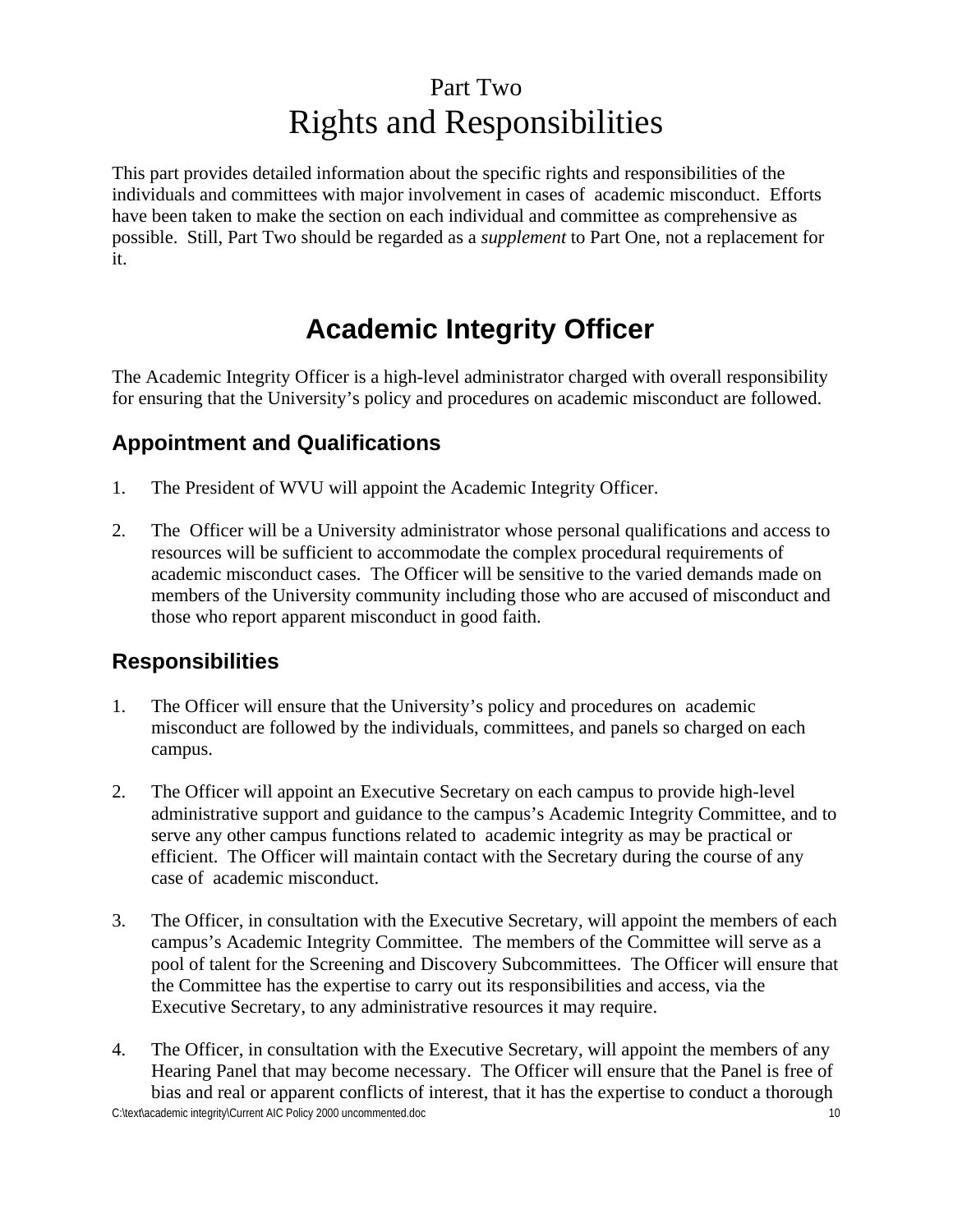and authoritative evaluation of the relevant evidence, and that it has access, via the Executive Secretary, to any administrative resources it may require.

- 5. The Officer will be available for informal, confidential discussions with individuals who contemplate making an allegation of academic misconduct, and to advise such individuals about how to proceed.
- 6. The Officer will receive allegations of academic misconduct in written or oral form, decide the campus on which each allegation will be addressed, and transmit the allegation to the Executive Secretary on that campus.
- 7. The Officer will take steps to ensure that members of WVU who make, receive, or learn of an allegation of academic misconduct protect, to the maximum extent possible, the confidentiality of information regarding the complainant, the respondent, and other affected individuals. The Officer may establish reasonable conditions to ensure the confidentiality of such information.
- 8. The Officer will ensure that the University protects, to the maximum extent possible, the privacy, positions, and reputations of complainants who make a good faith allegation of academic misconduct. If the complainant requests anonymity, University officials will honor the request within applicable policies and regulations and state and local laws. The complainant will be advised that if the matter is referred to an investigation committee and the complainant's testimony is required, anonymity may no longer be guaranteed.
- 9. The Officer will undertake diligent efforts to protect the reputation of the complainant and other individuals involved in the case who have acted in good faith.
- 10 The Officer will ensure that individuals involved in cases of academic misconduct do not suffer retaliation from other members of WVU in the terms and conditions of their employment, academic standing, or other status at the University. The Officer will review instances of alleged retaliation for appropriate action.
- 11. During a case of academic misconduct, the Officer will ensure that University officials take interim administrative actions, as appropriate, to protect any federal funds that may be involved and to ensure that the purposes of any federal financial assistance are carried out.
- 12. The Officer will ensure that inquiries, investigations, and hearings are conducted in a manner that will ensure fair treatment of the respondent, and confidentiality to the extent possible without compromising public health and safety or an unbiased and thorough investigation.
- 13. When the appropriate committee or panel brings an inquiry or investigation to a conclusion and prepares a report of the findings (see Figure 1), the Officer will receive the report and transmit it to the Deciding Official. The Officer will be available to consult with the Deciding Official and the authors of the report, to facilitate communication between the authors and the Deciding Official, and to assist the Deciding Official in determining the University's course of action.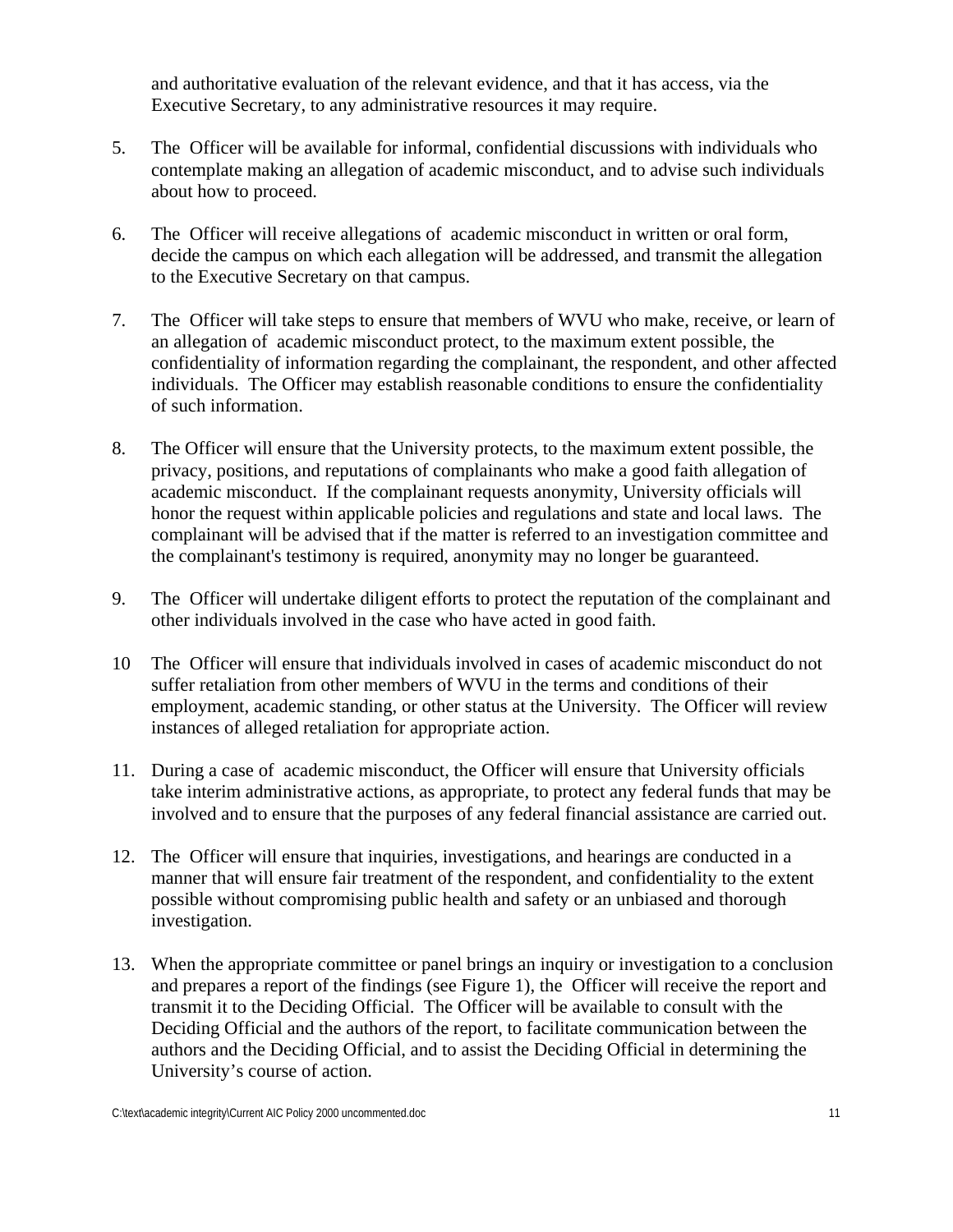- 14. The Officer will transmit the inquiry report (prepared by the Screening Subcommittee) or the investigation report (prepared by either the Discovery Subcommittee or, if the investigation process incorporates a hearing, by the Hearing Panel) to the respondent and provide the respondent with a reasonable amount of time (typically one week) in which to submit written comments about the report. Any such comments will be included in the record of the case. The Officer will transmit the comments to the Deciding Official so they can be considered in determining the University's course of action.
- 15. If the report indicates that no misconduct was found, the Officer, after consulting with the respondent and the Deciding Official, will undertake diligent efforts to restore the respondent's reputation. Depending on the particular circumstances, the Officer may notify those individuals aware of or involved in the case of the final outcome, publicize the final outcome in forums in which the allegation of misconduct was previously publicized, or expunge all references to the misconduct from the respondent's personnel file.
- 16. The Officer will provide the complainant with a summary of the report.
- 17. When the Deciding Official makes a final determination on the University's course of action in a case, the Official may direct the Academic Integrity Officer to send the report, or written information about the outcome of the case, or both, to various individuals, committees, or agencies deemed appropriate by the Deciding Official, the Officer, and the Chair of the Academic Integrity Committee. In cases where the activity was funded by an external agency, the Officer will ensure that the agency receives the report and the Official's decision in the form required by the agency.
- 18. If the activity in question was funded by a federal agency, the Officer will ensure that the University meets any requirements to keep the federal Office of Research Integrity and the agency informed. The requirements include the following:
	- a. The federal Office of Research Integrity will be informed of any developments that may affect current or potential funding for the respondent or that the agency needs to know to ensure appropriate use of grant funds and otherwise protect the public interest.
	- b. The federal Office of Research Integrity will be notified at any stage of the inquiry or investigation if any of the following circumstances arise: there is an immediate health hazard involved; there is an immediate need to protect federal funds or equipment; there is an immediate need to protect the interests of the complainant, the respondent, or the respondent's co-investigators and associates, if any; it is probable that the alleged incident is going to be reported publicly; the allegation involves a sensitive issue of public health; or there is a reasonable indication of possible criminal violation. In the last case, the University must inform the federal Office of Research Integrity and other pertinent federal offices within 24 hours of obtaining information about the possible criminal violation.
	- c. The federal Office of Research Integrity will be notified about an investigation on or before the date the Discovery Subcommittee begins the investigation. The notification will include the name of the respondent, the general nature of the allegation as it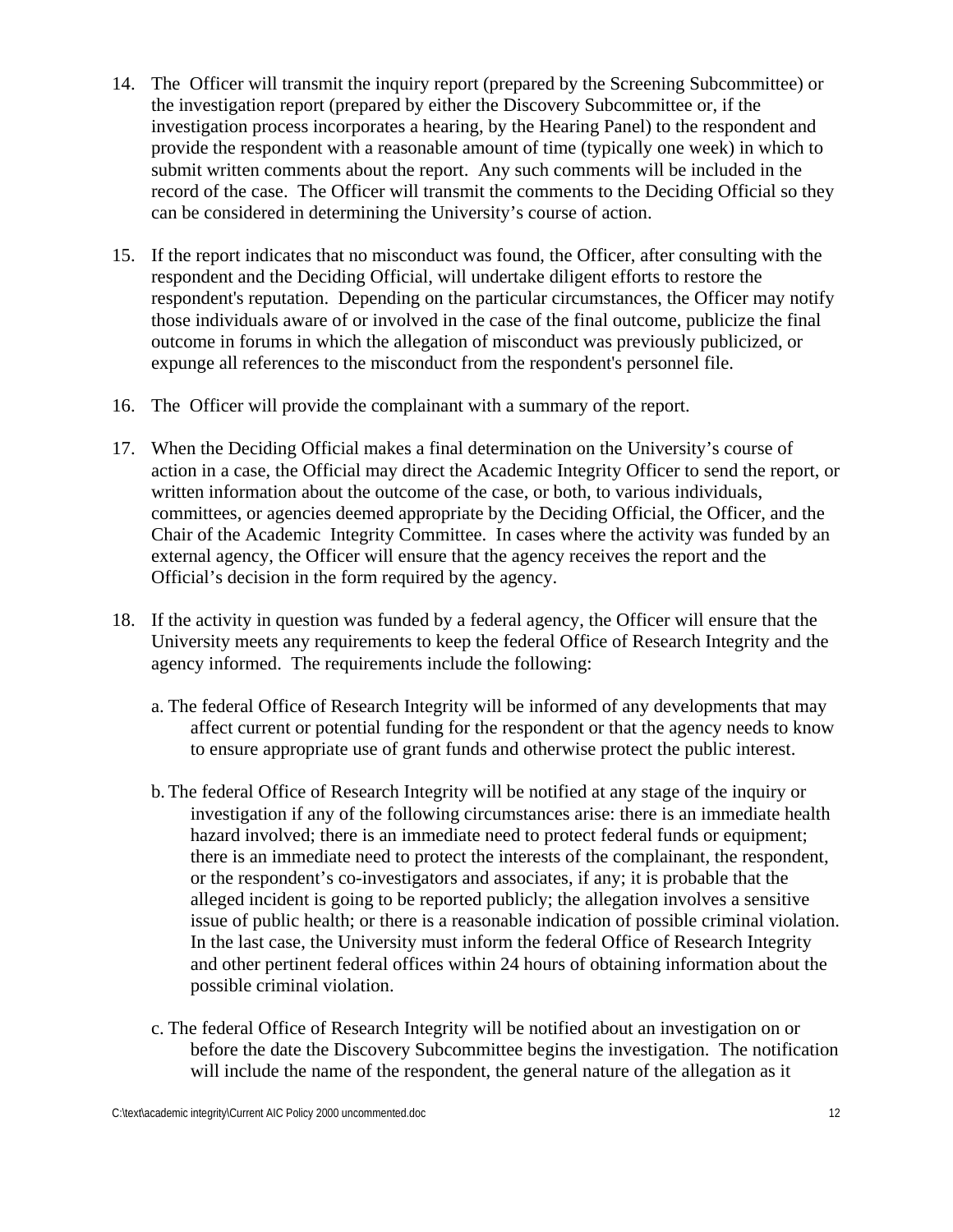relates to the definition of misconduct, and the numbers of the grant applications or grant awards involving agencies of the Public Health Service.

- d. In cases where an investigation is warranted, the investigation must yield a final report accepted by the Deciding Official within 120 days of the initiation of the investigation. This time frame incorporates the efforts of the Discovery Subcommittee and the Deciding Official and, in some cases, a Hearing Panel as well. If the 120-day limit cannot be met, the Officer will request an extension from the federal Office of Research Integrity. The request will include an explanation for the delay, an interim report on the progress to date, an outline of what remains to be done, and an estimated time of completion.
- e. If, for any reason, an inquiry or investigation cannot be completed according to the requirements described herein, the federal Office of Research Integrity will be notified of the planned termination. The notification will include the reasons for such termination.
- f. The federal Office of Research Integrity will receive a final written report when the University decides on a final action in a case in which the allegation of misconduct warranted investigation. The University's report to the federal Office of Research Integrity will include: a summary of the University's policies and procedures for responding to allegations of misconduct; the investigation report prepared by the Discovery Subcommittee or Hearing Panel; the actual written comments of any respondent found to have engaged in misconduct, or an accurate summary of the respondent's views; and a description of any sanctions imposed by the Deciding Official.
- 19. The Officer will consider written requests for departures from the standard procedures for responding to allegations of academic misconduct. The Officer may permit such departures as long as the basic spirit of the University's policy is maintained. Permission, and the justification for it, will be communicated in writing to the affected individuals and the Academic Integrity Policy Committee. Copies of the request and permission should be maintained as a part of the record of the case.
- 20. The Officer is responsible for securely maintaining files of all documents and evidence in cases of academic misconduct. After completion of a case and all ensuing related actions, the Officer will prepare a complete file, including the records of any inquiry or investigation and copies of all documents and other materials furnished to the Officer, committees, or panel. The Officer will keep the file for three years after completion of the case to permit later assessment of the case. The federal Office of Research Integrity or other authorized personnel of the Department of Health and Human Services will be given access to the records upon request.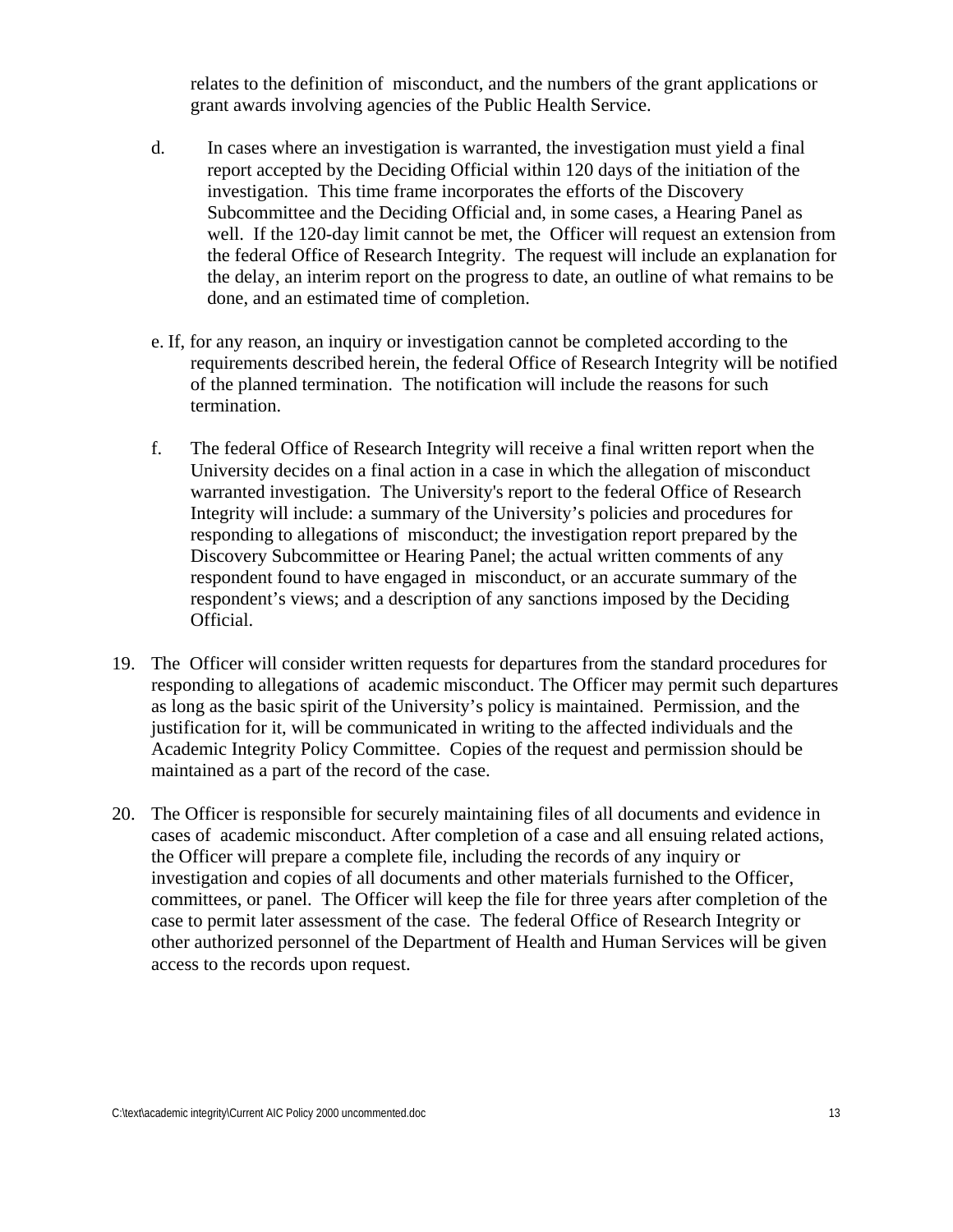- <span id="page-18-0"></span>21. The Officer will serve as a non-voting *ex officio* member of the Academic Integrity Policy Committee.
- 22. The Officer will report to the President.

### **Executive Secretary**

Each campus has its own Executive Secretary who provides administrative support for the campus's Academic Integrity Committee and acts as a liaison between the Committee and the Academic Integrity Officer.

#### **Appointment and Qualifications**

- 1. The Academic Integrity Officer will appoint an Executive Secretary on each campus of WVU.
- 2. The Executive Secretary will be an administrator whose personal qualifications and access to resources will be sufficient to accommodate the complex procedural requirements of academic misconduct cases. The Secretary will be sensitive to the varied demands made on members of the University community including those who are accused of misconduct and those who report apparent misconduct in good faith.

#### **Responsibilities**

- 1. The Executive Secretary will assist the Academic Integrity Officer in ensuring that the University's policy and procedures on academic misconduct are followed by the individuals, committees, and panels so charged on the Secretary's campus.
- 2. The Executive Secretary will serve as a non-voting *ex officio* member of the Academic Integrity Committee in general, and of the Discovery Subcommittee in particular.
- 3. The Executive Secretary will relay allegations of academic misconduct from the Academic Integrity Officer to the Chair of the Academic Integrity Committee. If the Secretary receives an oral allegation, the Secretary will reduce it to writing before presenting it to the Chair of the Academic Integrity Committee.
- 4. If a hearing is called by the Discovery Subcommittee, the Executive Secretary, in consultation with the Chair of the Academic Integrity Committee, will prepare a formal written charge listing the allegations of misconduct against the respondent. The Hearing Panel will decide if the respondent committed misconduct as charged.
- 5. The Executive Secretary will provide any administrative support or access to resources needed by the Screening Subcommittee, the Discovery Subcommittee, the Hearing Panel, and any other relevant committees, officials, or individuals in complying with the University's policy and procedures and with applicable standards imposed by state or federal governments or external sources of funding.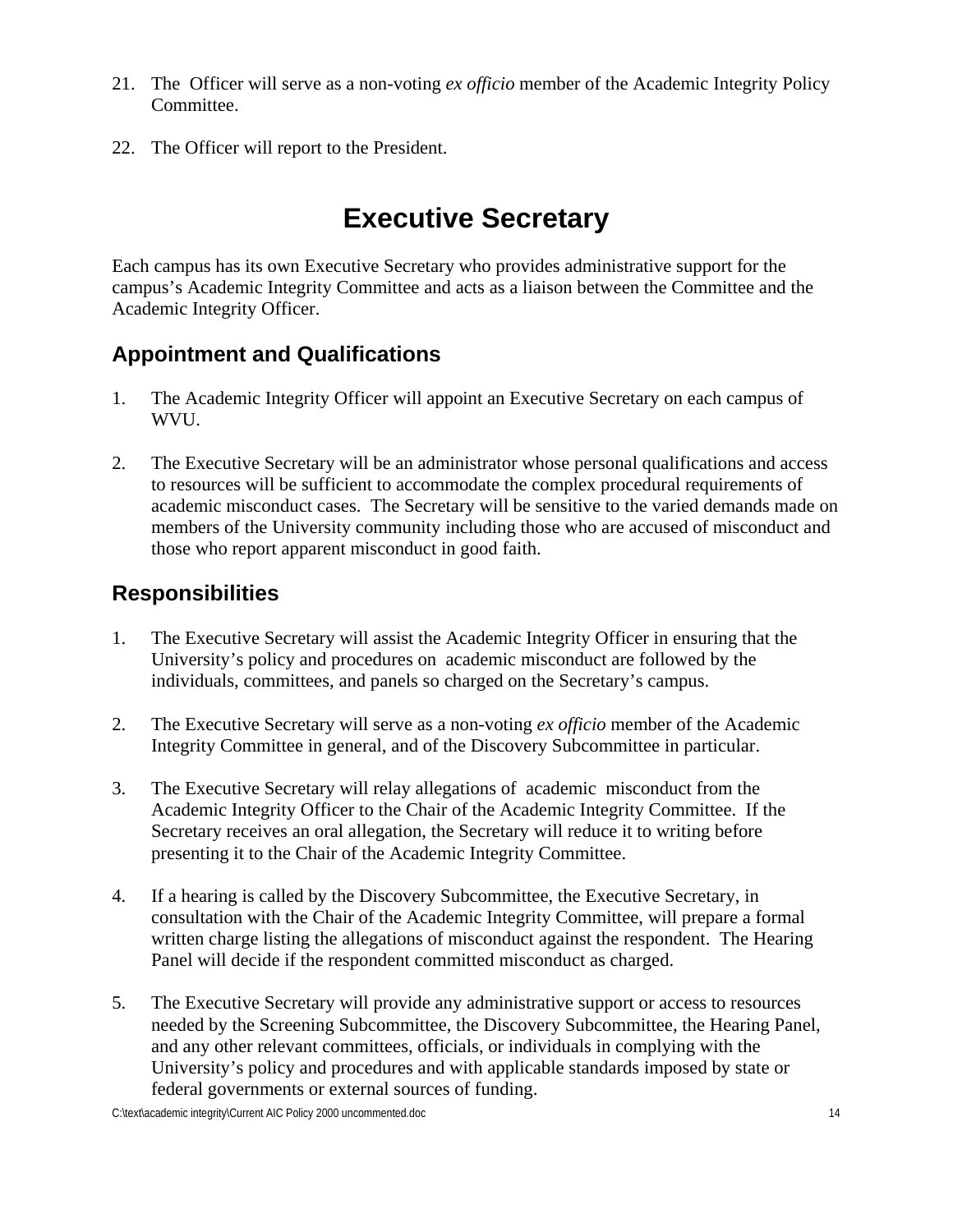- 6. If the activity in question was funded by an external agency, the Executive Secretary will assist the Academic Integrity Officer in ensuring that the University meets any requirements to keep the agency, or associated offices such as the federal Office of Research Integrity, informed.
- 7. If the activity in question was funded by an external agency, the Executive Secretary will work with the Chair of the Academic Integrity Committee to ensure that any report prepared by the Screening Subcommittee, the Discovery Subcommittee, or the Hearing Panel meets the reporting requirements of the agency or associated offices such as the federal Office of Research Integrity.
- 8. The Executive Secretary will review any report prepared for the Academic Integrity Officer by the Screening Subcommittee, Discovery Subcommittee, or the Hearing Panel for adherence to the University's requirements as set forth in this document (see the sections pertaining the subcommittees and the Hearing Panel), as well as the requirements of any external agency or office that may be involved in the case (e.g., in the case of federally supported activity, the federal Office of Research Integrity). After the report passes this review, the Secretary will submit it to the Academic Integrity Officer.
- 9. The Executive Secretary will monitor the treatment of individuals involved in cases of misconduct, including the complainant, respondent, witnesses, and members of the Screening Subcommittee, Discovery Subcommittee, and Hearing Panel. The Secretary will report to the Academic Integrity Officer any instances or allegations of retaliation from other members of WVU in the terms and conditions of their employment, academic standing, or other status at the University.
- 10. The Executive Secretary will ensure that the respondent is kept informed of the progress of the respondent's case, from the initial work of the Screening Subcommittee through the final action of the Deciding Official.
- 11. The Executive Secretary will take steps to ensure that confidentiality is maintained throughout a case of academic misconduct.
- 12. The Executive Secretary will serve as a member of the Academic Integrity Policy Committee.
- 13. The Executive Secretary will report to the Academic Integrity Officer. In addition to the duties listed above, the Secretary will perform any other duties related to academic integrity assigned by the Officer.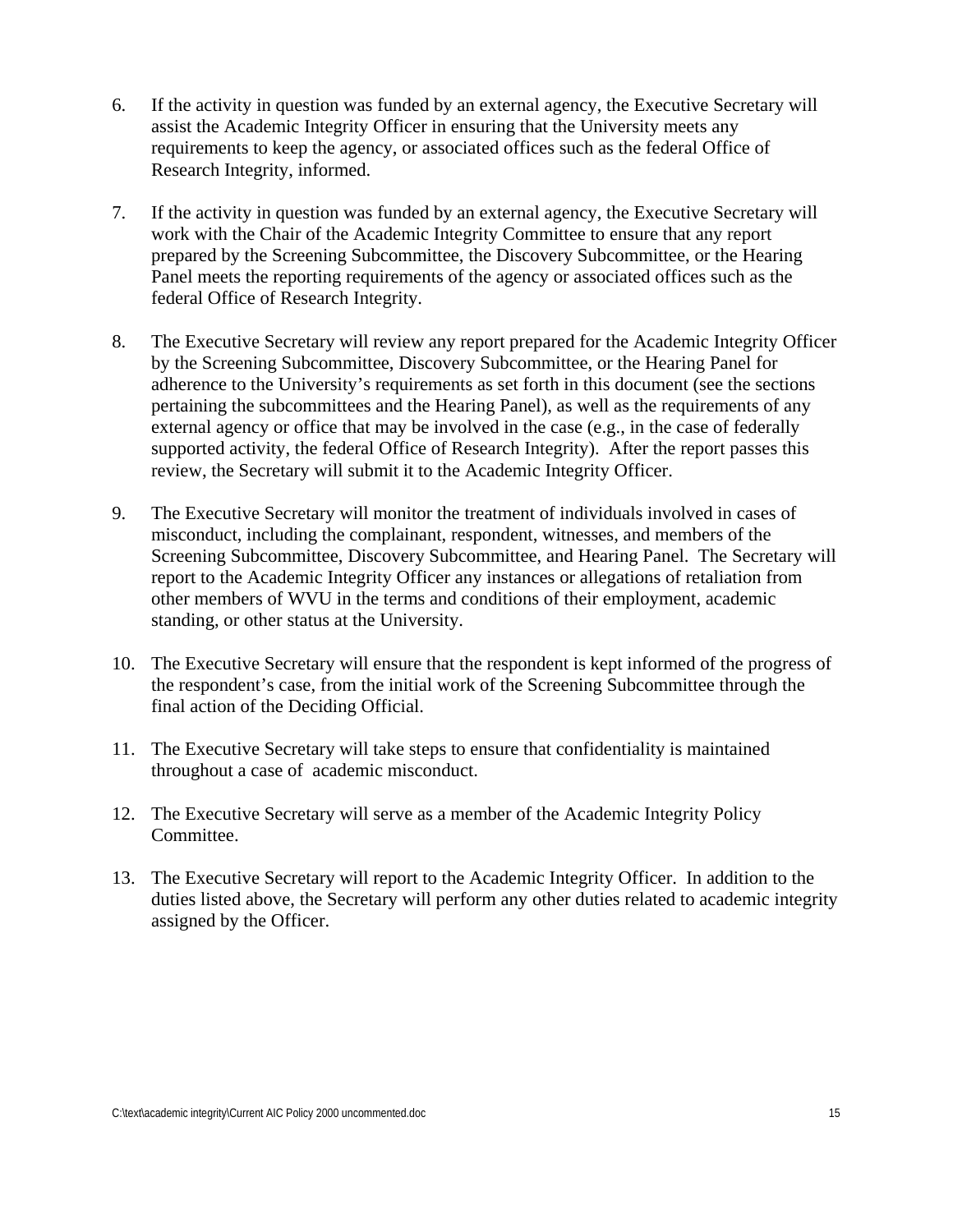### **Academic Integrity Committee**

<span id="page-20-0"></span>The Academic Integrity Committee is a standing committee on each campus whose members are available for appointment to the Screening Subcommittee responsible for conducting inquiries into alleged cases of academic misconduct and the Discovery Subcommittee responsible for initiating investigations in such cases.

#### **Appointment and Qualifications**

- 1. Members of the Academic Integrity Committee will be appointed by the Academic Integrity Officer. Members will be selected so that the committee has the necessary expertise to identify, collect, and evaluate evidence related to allegations of academic misconduct, interview the principals and key witnesses, consider pertinent issues, and so forth. The members will include: (a) representatives of the faculty, one of whom will serve as the committee's chair; (b) representatives of the staff; (c) the campus's Executive Secretary who will serve as a non-voting *ex officio* member; and (d) a legal counselor who will serve as a non-voting *ex officio* member.
- 2. Each campus will have its own Academic Integrity Committee. However, depending on the size of the campus, the diversity of the activity there, and thus the expertise available, it may not be possible for all members of the Committee to be employed on that campus. Therefore, to ensure that the necessary range of expertise is represented on the Committee, some members may be from other campuses.
- 3. The rules for composing each campus's Academic Integrity Committee will be decided on that campus, subject to the approval of the Academic Integrity Policy Committee (the specific responsibilities of the Policy Committee are listed separately; see the section entitled *Academic Integrity Policy Committee*). The approved rules will be included as an appendix to this document.

#### **Responsibilities of the Chair**

- 1. The Chair of the Academic Integrity Committee is responsible for appointing the members of the Screening Subcommittee and the Discovery Subcommittee. In making the appointments, the Chair will ensure that these subcommittees are free of bias and real or apparent conflicts of interest, and that they have the expertise necessary to carry out a thorough and authoritative evaluation of the relevant evidence. Whenever possible, the Chair will form the subcommittees by drawing on the pool of talent in the Academic Integrity Committee. The Chair may, however, appoint other individuals whose experience or expertise is needed. (The specific responsibilities of the subcommittees are listed separately; see the sections entitled *Screening Subcommittee* and *Discovery Subcommittee*.)
- 2. The Chair will serve as a member of the Screening Subcommittee.
- 3. If the Screening Subcommittee decides that there is sufficient evidence to warrant an investigation, the Chair will form the Discovery Committee to begin conducting the investigation. The Chair will give the respondent an opportunity (typically one week) to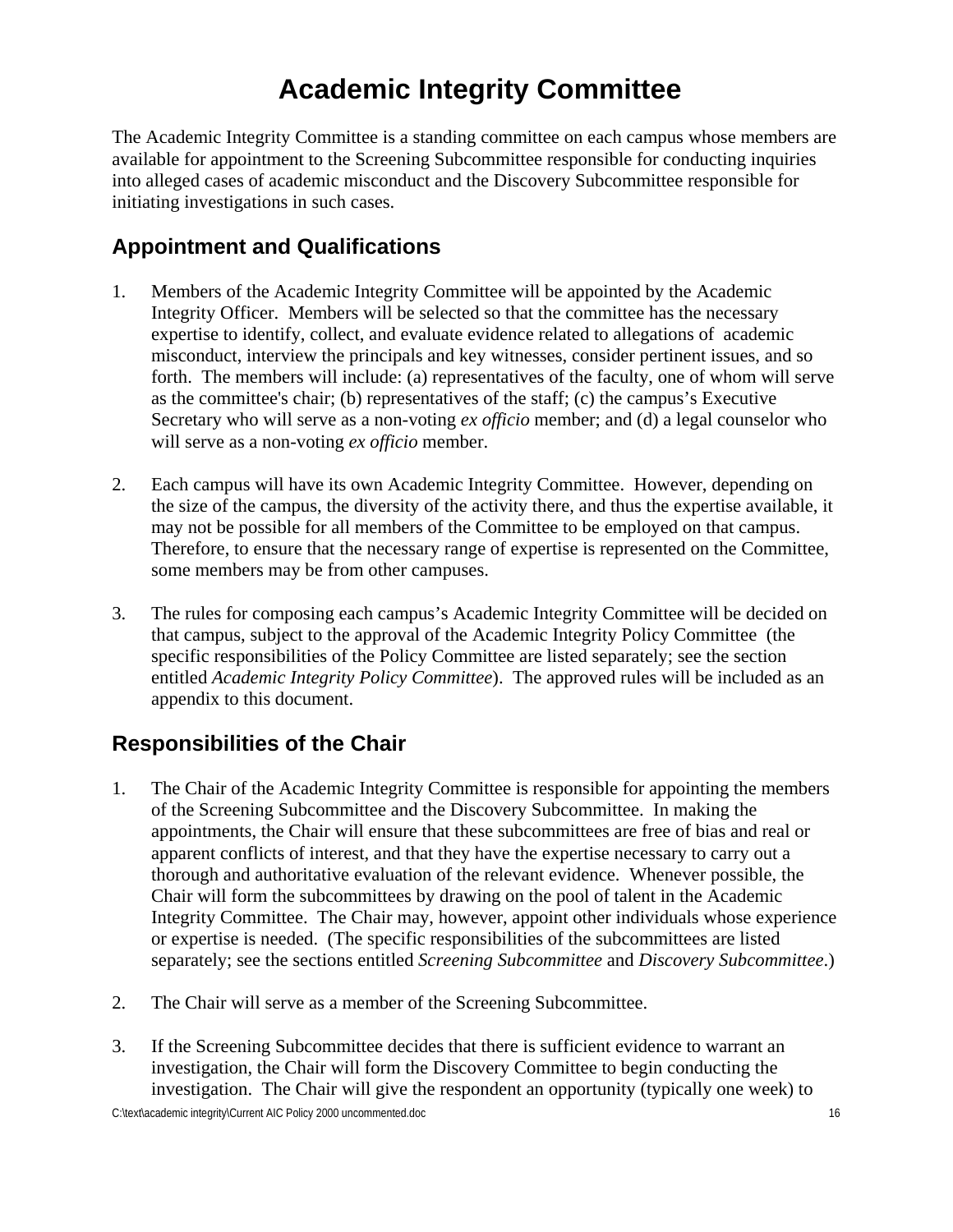<span id="page-21-0"></span>object to the membership of the Discovery Subcommittee before making the appointments final. (For specific information about the appointment of the Discovery Subcommittee, see the section entitled *Discovery Subcommittee*.)

- 4. When the membership of the Discovery Subcommittee is established, the Chair will present the Discovery Subcommittee with the Screening Subcommittee's findings and will define the subject matter of the investigation in a written charge that describes the allegations and related issues identified by the Screening Subcommittee, defines academic misconduct, and identifies the respondent. (For additional details, see the section entitled *Discovery Subcommittee*.)
- 5. If the activity in question is funded by an external agency, the Chair will work with the Executive Secretary to inform the Screening Subcommittee and Discovery Subcommittee of any reporting requirements that might be imposed by the agency or an associated office such as the federal Office of Research Integrity.
- 6. The Chair will serve as a member of the Academic Integrity Policy Committee.
- 7. The Chair will keep the Executive Secretary informed about cases of academic misconduct under inquiry or investigation.

### **Screening Subcommittee**

The Screening Subcommittee is a standing committee consisting of the Chair of the Academic Integrity Committee and at least two other members of the Committee who review each allegation of academic misconduct to decide whether the allegation falls under the purview of this policy and, if so, whether it merits investigation.

#### **Appointment and Qualifications**

1. The Chair of the Academic Integrity Committee will serve as the Chair of the Screening Subcommittee. The Chair will appoint two additional voting members, drawing from the pool of available faculty and staff members in the Academic Integrity Committee, to serve on the standing Screening Subcommittee. If, in any particular case, the standing Subcommittee lacks sufficient expertise to review the allegation and conduct a thorough and authoritative evaluation of the relevant evidence, the Chair may appoint additional *ad hoc* voting members. The *ad hoc* appointments may be scientists, artists, musicians, or other scholars, subject matter experts, administrators, lawyers, or other qualified persons including students, and they may be from inside or outside the University.

#### **Responsibilities**

1. The Executive Secretary will present any allegation of academic misconduct in writing to the Chair of the Academic Integrity Committee. The Screening Subcommittee's work begins when the Chair convenes a meeting to consider the allegation.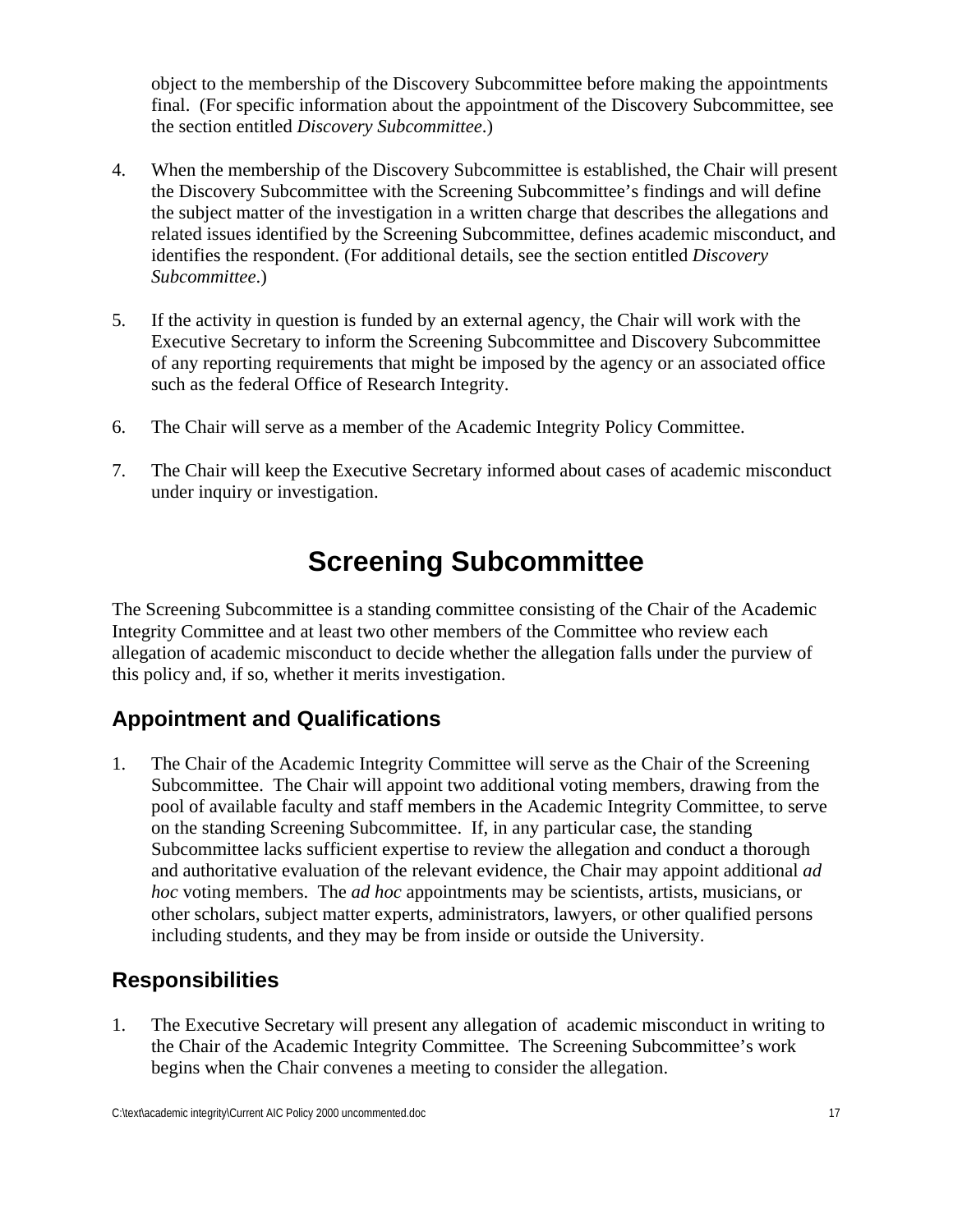- 2. The Chair of the Screening Subcommittee will notify the respondent of the allegation within one week of the Subcommittee's initial meeting.
- 3. The Subcommittee will assess the allegation to decide whether it falls within the definition of academic misconduct and provides sufficient information to proceed with an inquiry. If the Subcommittee decides that the allegation falls within the purview of this policy, then it will initiate the inquiry process immediately.
- 4. The purpose of the Screening Subcommittee's inquiry is to make a preliminary evaluation of the available evidence and, if appropriate, the testimony of the respondent, complainant, and key witnesses to determine whether there is sufficient evidence of possible academic misconduct to warrant a full-fledged investigation. The purpose of the inquiry is *not* to reach a final conclusion about whether misconduct definitely occurred or who was responsible.
- 5. The Screening Subcommittee will obtain and consider pertinent evidence in sufficient detail to decide whether an investigation is warranted. Depending on the circumstances of the individual case, the Screening Subcommittee may need to sequester research records, either to review them or to safeguard them as evidence that may be needed in subsequent stages of the case. The Subcommittee also may interview the complainant, the respondent, or other witnesses. The Screening Subcommittee will *not* conduct a full-fledged investigation, nor is it necessarily obligated to conduct interviews, sequester records, and so forth.
- 6. The scope of the inquiry may be expanded from the original allegation as warranted by information obtained by the Screening Subcommittee.
- 7. If the Screening Subcommittee decides that the allegation does *not* merit an investigation, then the Subcommittee will prepare a report to that effect. The report will state: (a) the name and title of the Subcommittee members and the respondent; (b) the allegation; (b) the extent and source of any external funding; (c) a summary of the inquiry process, including any departures from the prescribed procedures and the reasons for them; (d) a list of the records reviewed; (e) summaries of any interviews; (f) a description of the evidence in sufficient detail to demonstrate whether an investigation is warranted; (g) the Subcommittee's reasons why an investigation is not warranted; (h) recommendations about whether any other actions should be taken; and (i) if the activity in question was funded by an external agency, any additional information required by that agency. The report may contain minority opinions written by members of the Subcommittee. The Academic Integrity Committee's legal counselor will be given one week to review the report for legal sufficiency. The Executive Secretary will review the report for adherence to the requirements listed above, as well as the requirements of any external agency that may be involved in the case, before submitting it to the Academic Integrity Officer.
- 8. If the Screening Subcommittee decides that the allegation *does* merit investigation, then the case will advance to the Discovery Stage. In such a case, the Subcommittee will prepare a report of its findings to guide the investigation to be conducted by the Discovery Subcommittee. The report will state: (a) the name and title of the Subcommittee members and the respondent; (b) the allegation; (c) the extent and source of any external funding; (d) a summary of the inquiry process, including any departures from the prescribed procedures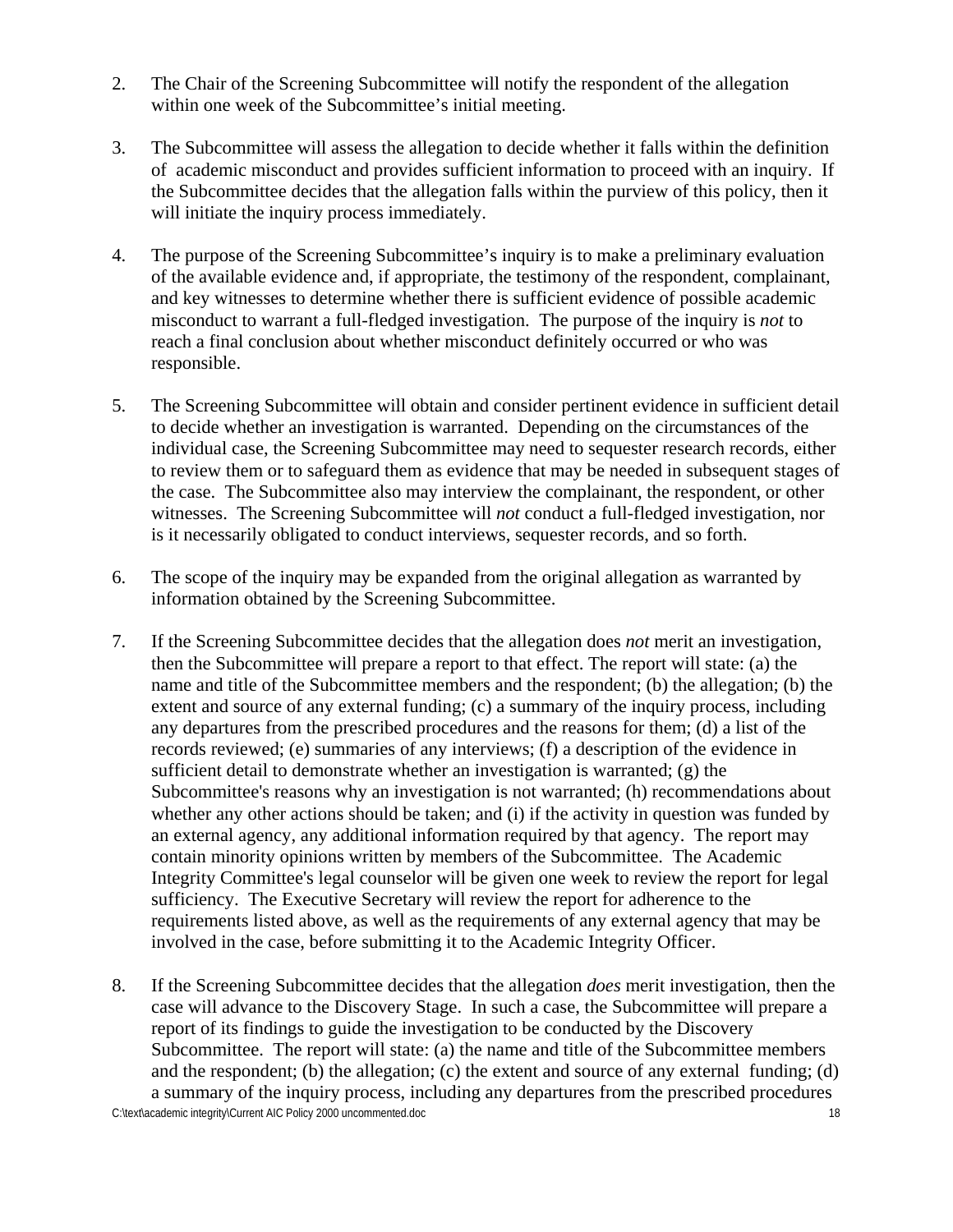<span id="page-23-0"></span>and the reasons for them; (e) a list of the records reviewed; (f) summaries of any interviews; (g) a description of the evidence in sufficient detail to demonstrate whether an investigation is warranted; and (h) the Subcommittee's reasons why an investigation is warranted. The report may contain minority opinions written by members of the Subcommittee. The Academic Integrity Committee's legal counselor will be given one week to review the report for legal sufficiency. The Chair of the Academic Integrity Committee will incorporate the Screening Subcommittee's findings into a formal written charge for the Discovery Subcommittee and transmit the charge to the Discovery Subcommittee (see the section entitled *Discovery Subcommittee*).

- 9. If the Screening Subcommittee decides that the allegation *does* merit investigation, then the Chair of the Academic Integrity Committee may take steps to sequester any additional pertinent records that were not previously sequestered during the inquiry. This sequestration should occur before or at the time the respondent is notified that an investigation will be conducted. The need for additional sequestration of records may occur for any number of reasons, including the University's decision to investigate additional allegations not considered during the inquiry stage or the identification of records during the inquiry process that had not been previously secured.
- 10. The Screening Subcommittee will complete its report within 60 calendar days of its first meeting. If this time limit is exceeded, the Subcommittee will document the reasons as part of the record of the case.

### **Discovery Subcommittee**

If an investigation is warranted, the Chair of the Academic Integrity Committee will form a Discovery Subcommittee to conduct a thorough investigation and form an opinion about whether the preponderance of the evidence is sufficient to warrant a hearing. If the evidence is sufficient, the Subcommittee calls for a hearing and a Hearing Panel completes the investigation process and writes an investigation report; otherwise, the Subcommittee writes the report and submits it to the Academic Integrity Officer.

#### **Appointment and Qualifications**

- 1. The Chair of the Academic Integrity Committee will name at least three voting members of the Discovery Subcommittee, drawing from the pool of available faculty and staff members in the Academic Integrity Committee. In addition, the Chair may appoint as many *ad hoc* voting members as may be needed to ensure appropriate expertise. The *ad hoc* members may be scientists, artists, musicians, or other scholars, subject matter experts, administrators, lawyers, or other qualified persons including students, and they may be from inside or outside the University. The Executive Secretary and the Academic Integrity Committee's legal counselor will serve as non-voting *ex officio* members.
- 2. Before the appointments are final, the Chair of the Academic Integrity Committee will send the respondent a list of the proposed membership of the Discovery Subcommittee, and will give the respondent a reasonable amount of time (typically one week) to raise objections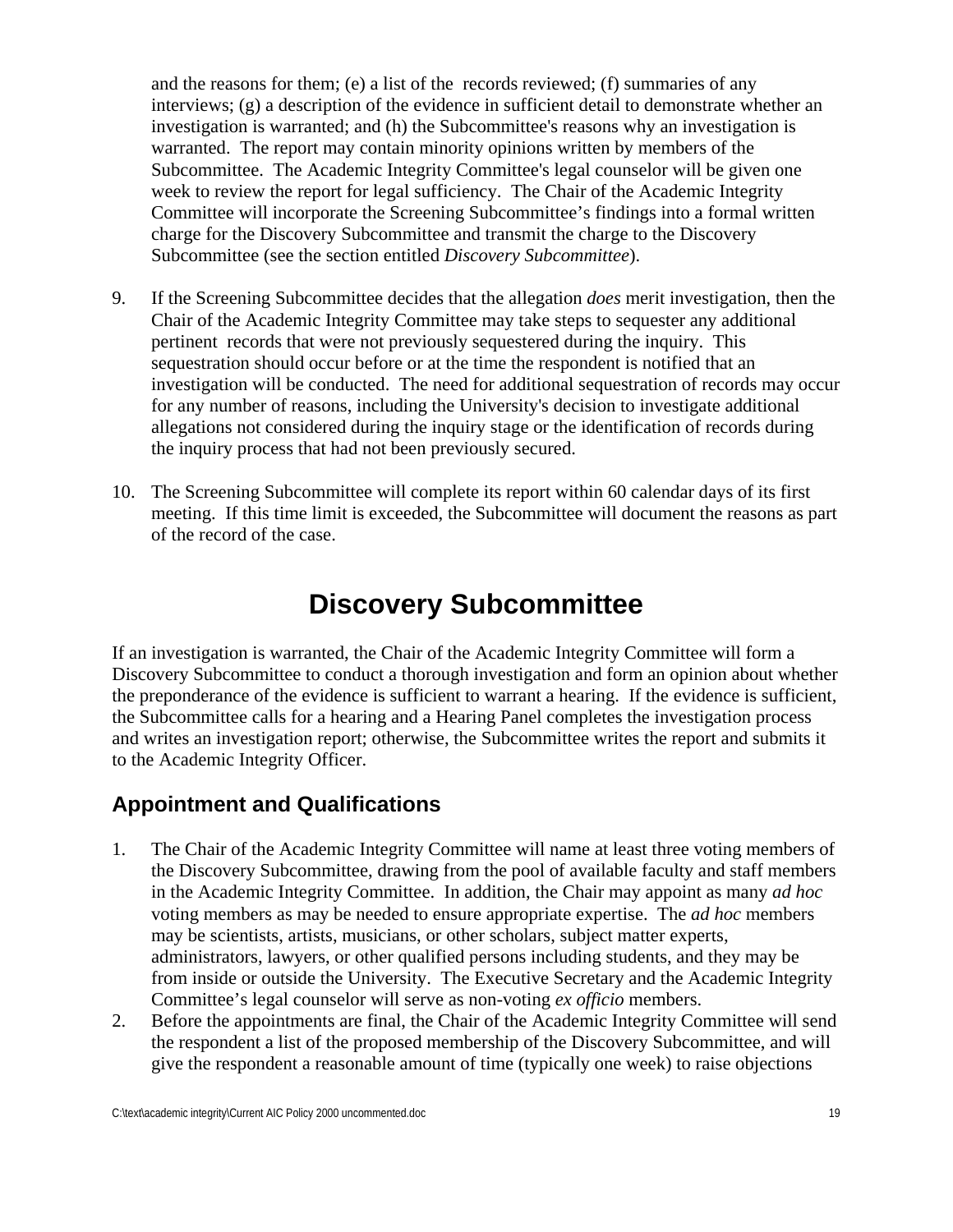about the membership. The Chair may, but is not obligated to, replace members based on the respondent's written objections.

3. The Discovery Subcommittee will select one of its members to serve as chair.

#### **Responsibilities**

- 1. When the membership of the Discovery Subcommittee is established, the Chair of the Academic Integrity Committee will present the Subcommittee with the Screening Subcommittee's findings and will define the subject matter of the investigation in a written charge that describes the allegations and related issues identified by the Screening Subcommittee, defines academic misconduct, and identifies the respondent. The charge will state that the Subcommittee is to evaluate the evidence and testimony of the respondent, complainant, and key witnesses to form an opinion whether, based on a preponderance of the evidence, academic misconduct occurred and, if so, to what extent, who was responsible, and its seriousness. The Chair also will review the prescribed procedures and standards for the conduct of the investigation, including the necessity for confidentiality and for developing a specific investigation plan. Where appropriate, the instructions also will include any requirements of external agencies, for example, agencies that may have granted financial support for the activity in question. The Chair of the Academic Integrity Committee will provide the Discovery Subcommittee with a copy of these instructions.
- 2. During the investigation, if additional information becomes available that substantially changes the subject matter of the investigation or would suggest additional respondents, the Discovery Subcommittee will notify the Chair of the Academic Integrity Committee, who will determine whether it is necessary to notify the respondent of the new subject matter or to provide notice to additional respondents.
- 3. The investigation normally will involve examination of all relevant documentation including, but not necessarily limited to, research records, computer files, proposals, manuscripts, publications, correspondence, memoranda, notes of telephone calls, works of art, or records of artistic performances. Whenever possible, the Discovery Subcommittee should interview all individuals who might have information regarding aspects of the alleged misconduct. The Discovery Subcommittee will provide the respondent with an opportunity to be interviewed by, and present evidence to, the Subcommittee. If appropriate, the Discovery Subcommittee also may provide the complainant with this opportunity. Interviews of the respondent should be tape recorded or transcribed. All other interviews should be transcribed, tape recorded, or summarized. Summaries or transcripts of the interviews should be prepared, provided to the interviewed party for comment or revision, and included as part of the record of the case.
- 4. When the Discovery Subcommittee reaches a preliminary decision, it will give the respondent a report of this decision and a summary of the evidence supporting it. The Subcommittee will give the respondent an opportunity (typically one week) to offer written comments for the Subcommittee's consideration before reaching a final decision.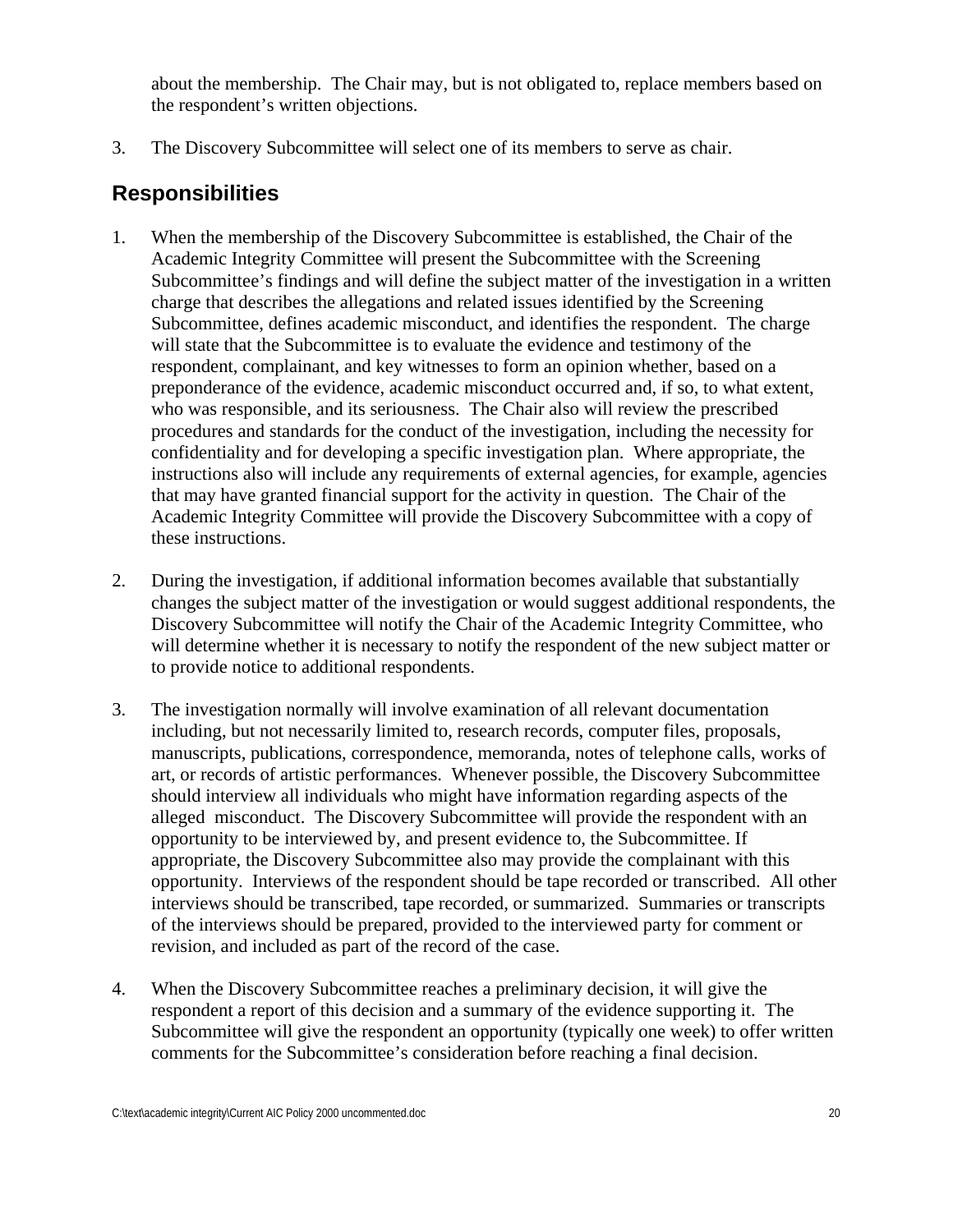- 5. If the Discovery Subcommittee finds no academic misconduct (either because it decides that no misconduct occurred or because there is insufficient evidence to support a finding of misconduct), then the Subcommittee writes a report to that effect and submits it to the Academic Integrity Officer. The report will state: (a) the name and title of the Subcommittee members and the respondent; (b) the allegation; (c) the extent and source of any external funding; (d) a summary of the investigation process, including any departures from the prescribed procedures and the reasons for them; (e) a list of the records reviewed; (f) the names of persons who were interviewed and summaries of the interviews; (g) summaries of the evidence; (h) the Subcommittee's decision; (i) the Subcommittee's reasons for its decision; (j) recommendations about whether any other actions should be taken; and (k) if the activity in question was funded by an external agency, any additional information required by that agency. The report may contain minority opinions written by members of the Discovery Subcommittee. The Academic Integrity Committee's legal counselor will be given one week to review the report for legal sufficiency. The Executive Secretary will review the report for adherence to the requirements listed above, as well as the requirements of any external agency that may be involved in the case, before submitting it to the Academic Integrity Officer.
- 6. If the Discovery Subcommittee decides that there is sufficient evidence of academic misconduct to warrant a hearing, then the Subcommittee will: (a) call on the Academic Integrity Officer to form a Hearing Panel and arrange a hearing; (b) inform the respondent in writing of the Subcommittee's decision and the justification for it; and (c) provide the respondent with full access to the evidence assembled or considered by the Subcommittee.
- 7. The Discovery Subcommittee will be informed of the proposed members of the Hearing Panel and given an opportunity (typically one week) to raise objections about the membership. The Subcommittee will provide any objections in writing to the Academic Integrity Officer, including a justification for the objections, for the Officer's consideration
- 8. If a hearing is called, the Discovery Subcommittee will prepare a case for presentation to the Hearing Panel. The Subcommittee may elect to have the Academic Integrity Committee's legal counselor present the case on the Subcommittee's behalf, or one or more members of the Subcommittee may present the case.
- 9. The Chair of the Academic Integrity Committee will have 30 days after the completion of the Screening Subcommittee's inquiry to appoint the Discovery Subcommittee and present the Subcommittee with its charge.
- 10. The Discovery Subcommittee will decide whether to call for a hearing within 60 calendar days of receiving the written charge from the Chair of the Academic Integrity Committee. If the Subcommittee finds no academic misconduct, the Subcommittee may take another 45 calendar days before submitting its report to the Academic Integrity Officer.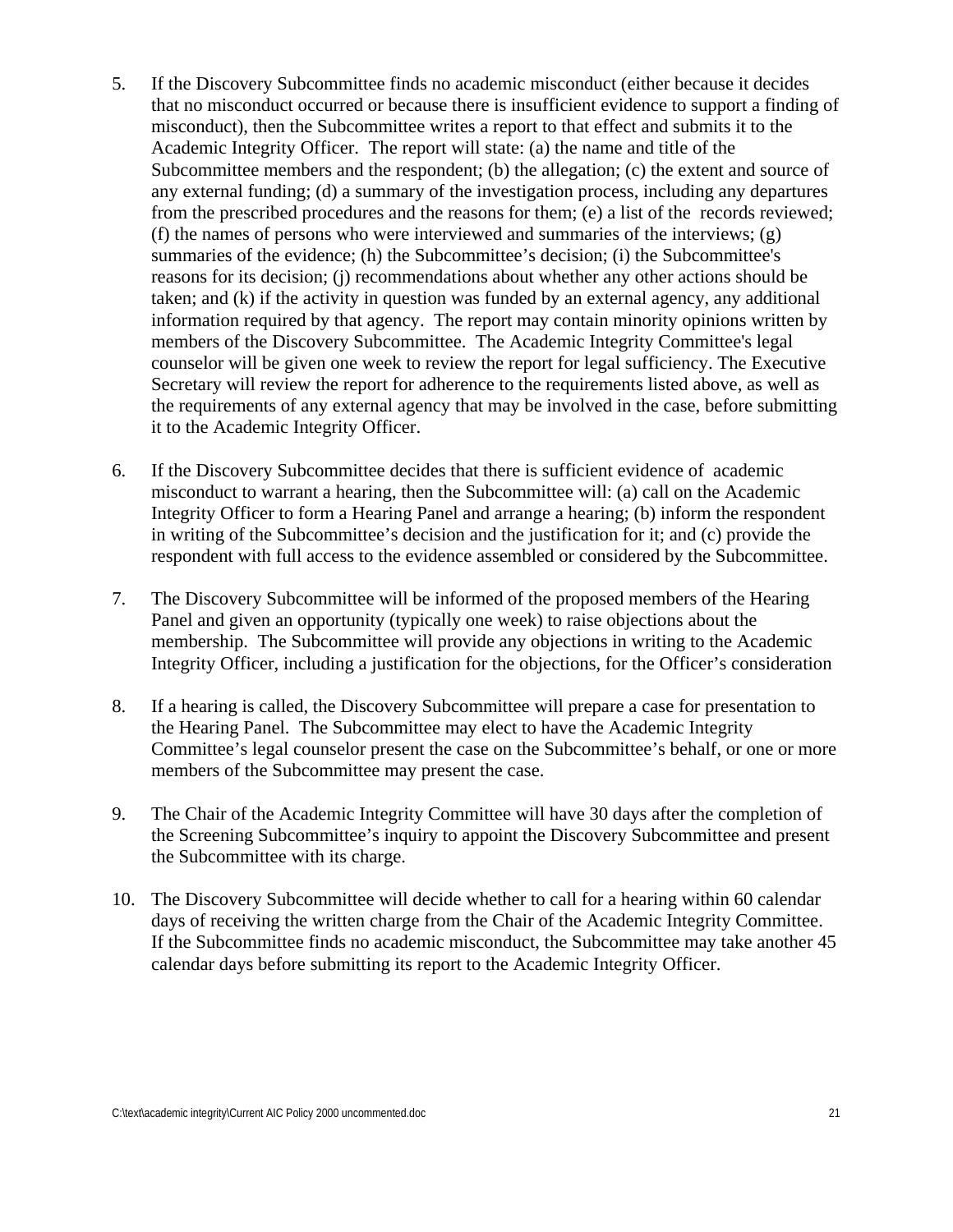### **Hearing Panel**

<span id="page-26-0"></span>Upon request of the Discovery Subcommittee, the Academic Integrity Officer will name a Hearing Panel that will reach a final decision about whether academic misconduct has occurred. The Hearing Panel is the only body that can decide that a respondent committed academic misconduct.

#### **Appointment and Qualifications**

- 1. The Academic Integrity Officer will name a Hearing Panel consisting of at least five members whose seniority and experience qualify them to judge the technical evidence to be introduced. The Officer will ensure that the Panel is free of bias and real or apparent conflict of interest. The members of the Panel should have had no substantive involvement in any review, inquiry, or investigation related to the allegation of misconduct. At least one member will be from the respondent's college, school, or major administrative unit, and at least two will be from outside the college, school, or unit. Members may be appointed from outside WVU.
- 2. Before the appointments are final, the Academic Integrity Officer will send the respondent and the Discovery Subcommittee a list of the proposed membership of the Hearing Panel, and will give the respondent and the Subcommittee a reasonable amount of time (typically one week) to raise objections about the membership. The Officer may, but is not obligated to, replace members based on any written objections.

#### **Hearing**

- 1. The Academic Integrity Officer, in consultation with the Chair of the Academic Integrity Committee, will prepare a formal written charge listing the allegations of misconduct against the respondent.
- 2. The Academic Integrity Officer will schedule the hearing.
- 3. The hearing is not adversarial in nature, and the formal rules of evidence do not apply. Each side will be given an opportunity to present opening arguments at the outset of the hearing. The Discovery Subcommittee then will present its case; the respondent's defense will follow. Witnesses may be called by either side. If either side calls witnesses, the other side is entitled to cross-examine them. Each side may present evidence. Each side will be given an opportunity to present closing arguments. Members of the Hearing Panel may question the principals in the case or their witnesses.
- 4. The hearing will be recorded, and a written summary will be prepared. The recording and the summary will be maintained as part of the record of the case.
- 5. The Discovery Subcommittee may be represented by the Academic Integrity Committee's legal counselor or by one or more members of the Subcommittee. The respondent may be represented by legal counsel or a non-legal adviser who may consult with the respondent during the hearing and speak on the respondent's behalf.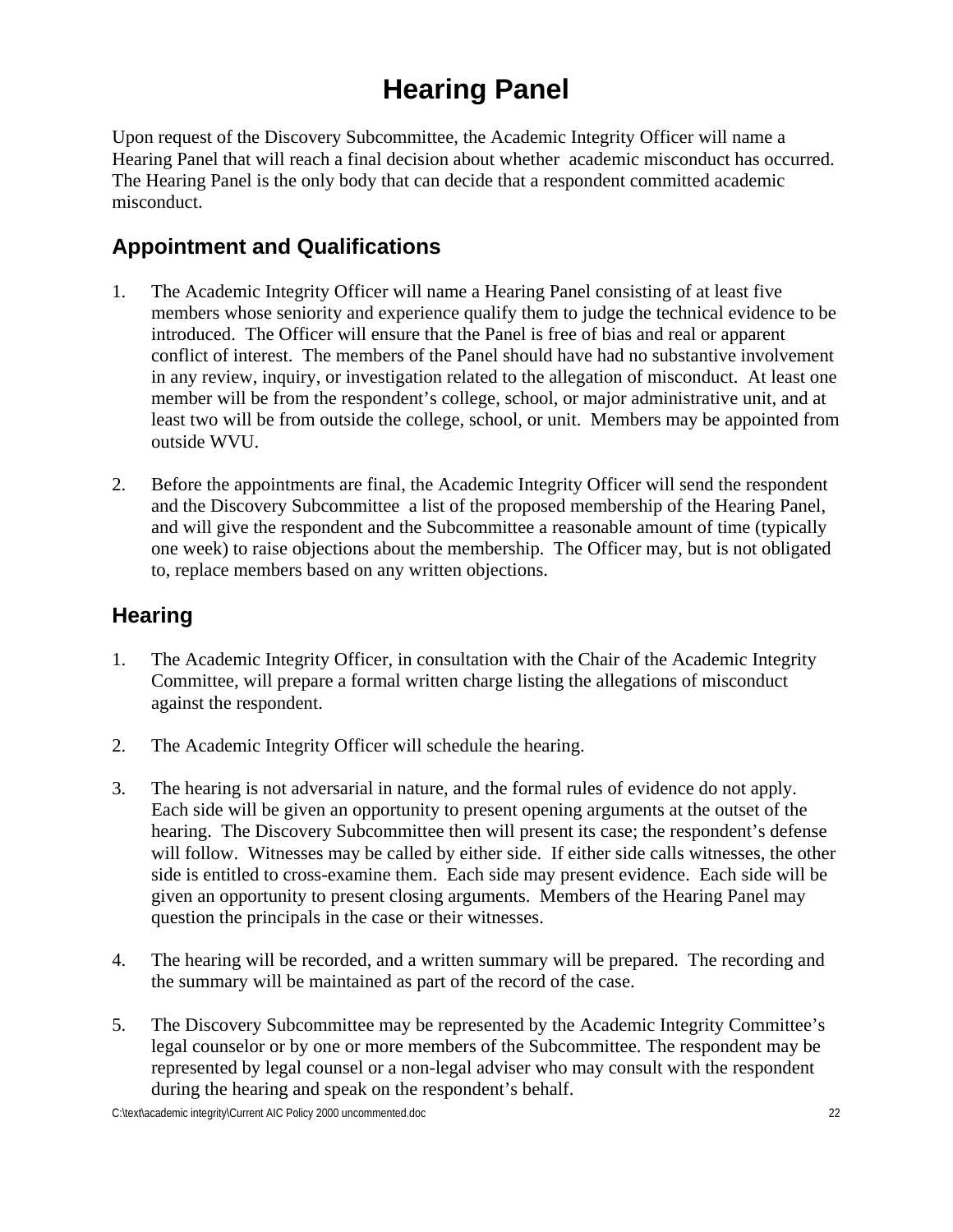<span id="page-27-0"></span>6. The burden of proof is on the Discovery Subcommittee. Any finding of misconduct by the Hearing Panel will be established by a preponderance of the evidence. This means that the evidence shows that it is more likely than not that the respondent committed academic misconduct.

#### **Responsibilities of the Panel**

- 1. The Hearing Panel will act as impartial judges, hearing the evidence and arguments presented by the Discovery Subcommittee and the respondent, and then deciding whether the respondent committed misconduct as charged.
- 2. If evidence comes to light that, in the opinion of the Hearing Panel, requires additional investigation, then the Panel may suspend the hearing to allow such investigation, either on its part or on the part of some other party it designates.
- 3. After considering the testimony, evidence, and arguments presented at the hearing, the Hearing Panel will decide whether the alleged misconduct has occurred, report its decision in writing, and submit the report to the Academic Integrity Officer. The report will state: (a) the name and title of the members of the Hearing Panel, the Discovery Subcommittee, the Screening Subcommittee, and the respondent; (b) the allegation; (c) the extent and source of any external funding; (d) a summary of the procedures followed by the Screening Subcommittee and Discovery Subcommittee, as well as by the Hearing Panel; (e) a description of any departures from the prescribed procedures and the reasons for them; (f) the names of persons providing testimony and summaries of the testimony; (g) summaries of the evidence; (h) the Panel's decision; (i) the Panel's reasons for its decision; (j) recommendations about whether any other actions should be taken; and (k) if the activity in question was funded by an external agency, any additional information required by that agency. The report may contain minority opinions written by members of the Panel. A summary of the hearing will be part of the report, along with any documentary evidence deemed appropriate by the Panel. The University Counsel or designee will review the report for legal sufficiency. The Executive Secretary will review the report for adherence to the requirements listed above, as well as the requirements of any external agency that may be involved in the case, before submitting it to the Academic Integrity Officer.
- 4. The Hearing Panel should complete its work in 45 calendar days.

### **Deciding Official**

The Deciding Official is responsible for determining the institution's final course of action in response to an allegation of academic misconduct. At WVU, the Deciding Official is the President or the President's designee.

1. The Deciding Official should have no substantive involvement in any review, inquiry, investigation, or hearing related to the allegation of misconduct.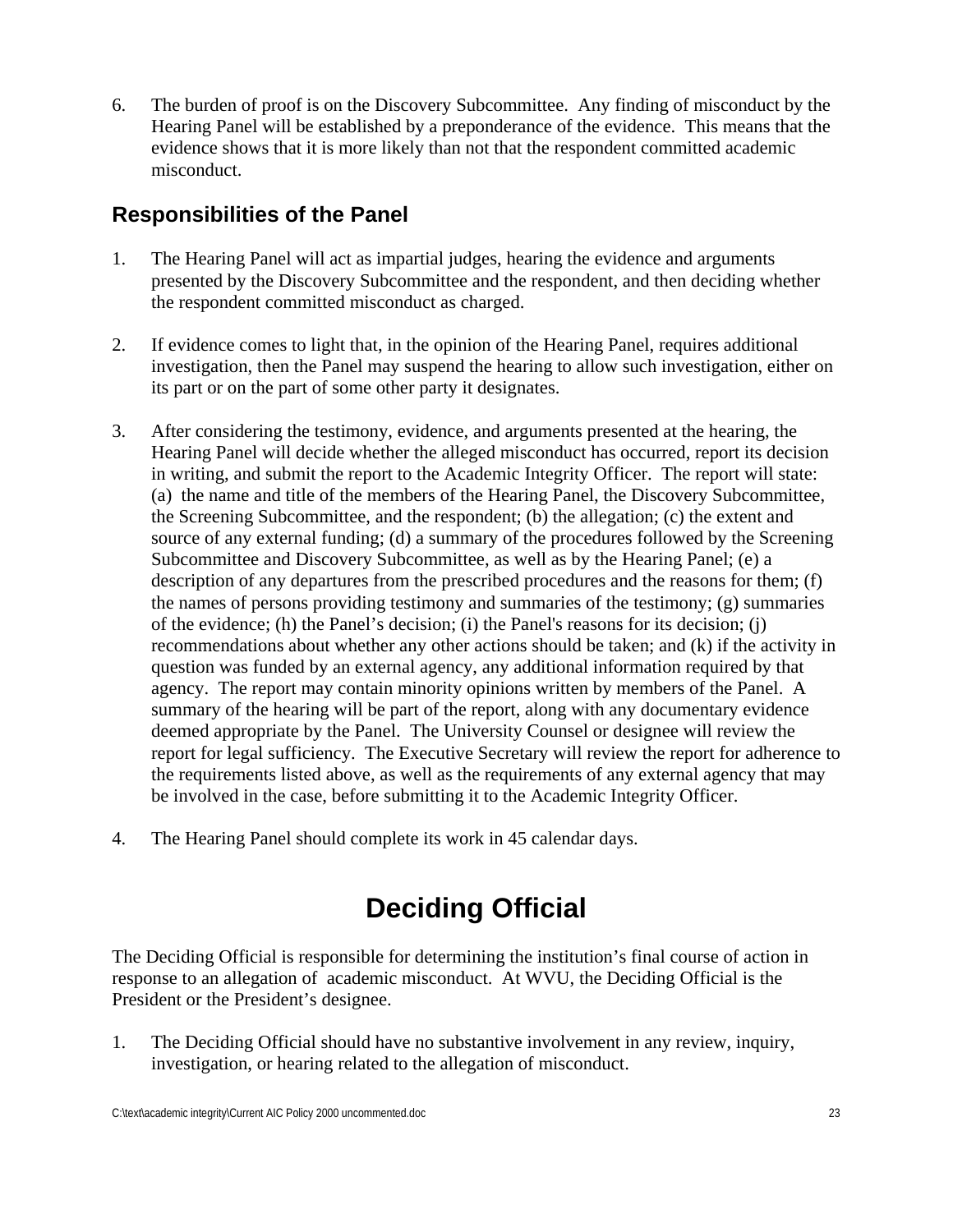- 2. At the conclusion of the proceedings, the Deciding Official will receive the pertinent report written by the Screening Subcommittee, the Discovery Subcommittee, or the Hearing Panel, as well as any written comments about the report provided by the respondent. The Deciding Official will review and evaluate the report and comments, and determine whether to impose sanctions and whether to take other appropriate administrative actions pertinent to the case or with respect to other matters uncovered by the proceedings. The Official may consult with the Academic Integrity Officer, the Chair of the Academic Integrity Committee, or other appropriate individuals in reaching a decision.
- 3. If academic misconduct has been found, the Deciding Official may impose a range of sanctions. Included among them are the following: withdrawal or correction of relevant publications; removal of the responsible person from the project, a letter of reprimand, special monitoring of future work, probation, suspension, salary reduction, or initiation of steps leading to possible reduction in rank or termination of employment; restitution of funds as appropriate; and notification of professional or other organizations regarding credentials or other revocations resulting from the action taken by the University.
- 4. The Deciding Official will direct the Academic Integrity Officer or other institutional officer to send copies of the report and any other appropriate information about the outcome of the case to the respondent, the Chair of the Academic Integrity Committee, and others deemed appropriate. In cases where the activity was funded by an external agency, the Academic Integrity Officer will ensure that the agency receives the report and the Official's decision in the form required by the agency.
- 5. The Deciding Official will direct the Academic Integrity Officer or other institutional officer to provide appropriate information about the outcome of the case in writing to the respondent's personnel file, the complainant, as well as to other committees, agencies, or individuals deemed appropriate by the Official, the Academic Integrity Officer, and the Chair of the Academic Integrity Committee. For example, if misconduct has been found, notices might be sent to law enforcement agencies, professional societies, licensing boards, editors of journals in which falsified reports may have been published, collaborators of the respondent, or University committees that regulate research. If misconduct has not been found, the Deciding Official will direct the Academic Integrity Officer to undertake, in consultation with the respondent, diligent efforts to restore the respondent's reputation. Depending on the particular circumstances, the Officer may notify those individuals aware of or involved in the case of the final outcome, publicize the final outcome in forums in which the allegation of misconduct was previously publicized, or expunge all references to the misconduct from the respondent's personnel file.
- 6. If relevant, the Deciding Official will determine whether the complainant's allegations of academic misconduct were made in good faith. If an allegation was not made in good faith, the Official will determine whether any administrative action should be taken against the complainant.
- 7. The Deciding Official should carry out these responsibilities in a timely fashion. The Deciding Official should have at least 15 calendar days in which to complete the responsibilities listed in Items 2 through 4.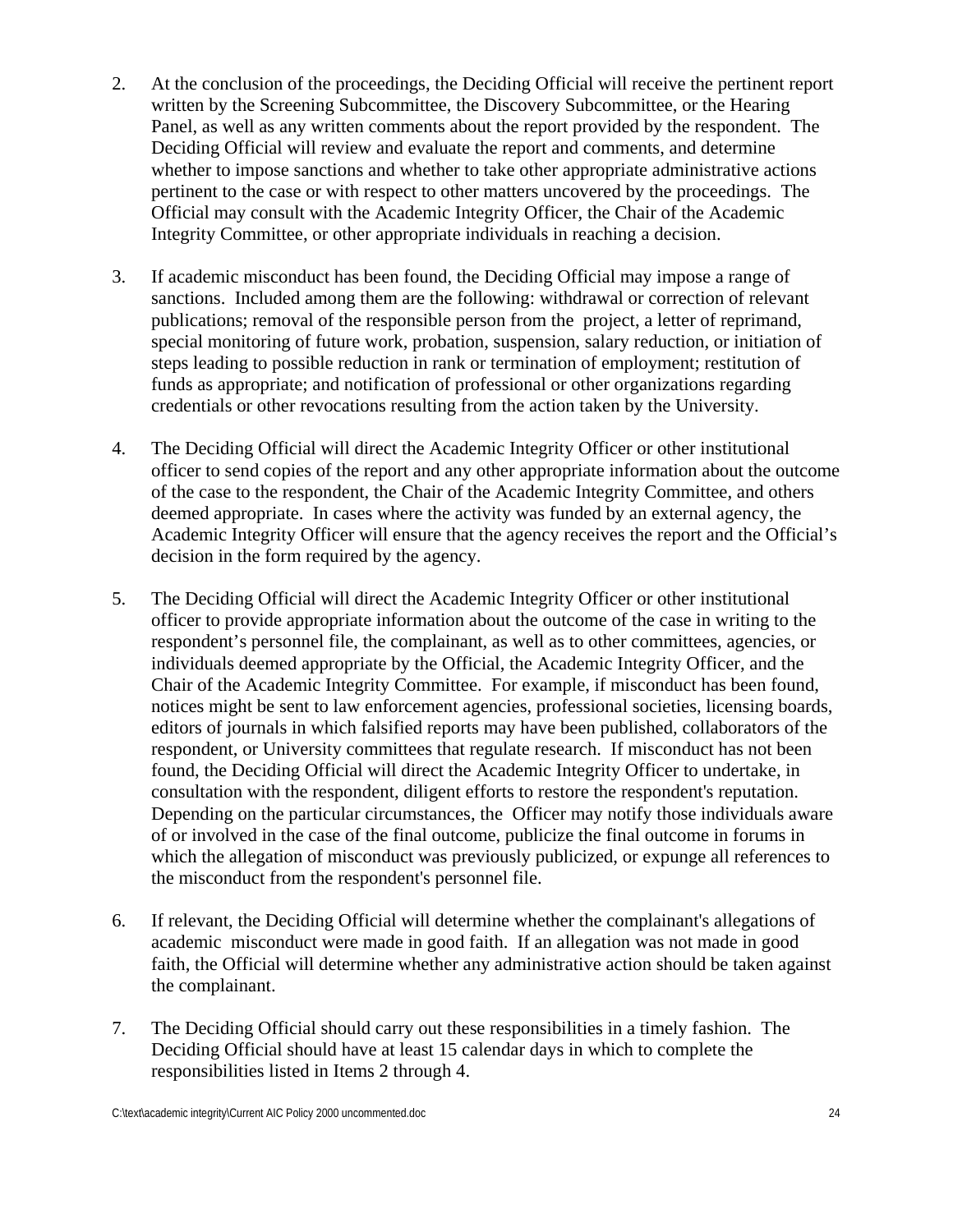### **Respondent**

<span id="page-29-0"></span>The respondent is the person against whom an allegation of academic misconduct is directed or the person whose actions are the subject of the inquiry or investigation. (There can be more than one respondent in a given case, but for simplicity the singular form is used throughout this document.)

- 1. The respondent will be kept informed of the progress of the respondent's case, from the initial work of the Screening Subcommittee through the final action of the Deciding Official.
- 2. If appropriate, the respondent may have the opportunity to be interviewed by, and present evidence to, the Screening Subcommittee during its inquiry.
- 3. If an investigation is warranted, the respondent will be informed of the proposed members of the Discovery Subcommittee that will conduct the investigation. The respondent will be given an opportunity (typically one week) to raise objections about the membership. The respondent will provide the objections in writing to the Chair of the Academic Integrity Committee, including a justification for the objections for the Chair's consideration.
- 4. The respondent will have an opportunity to be interviewed by, and present evidence to, the Discovery Subcommittee.
- 5. When the Discovery Subcommittee reaches a preliminary decision about the respondent's case, the respondent will be given a report of this decision and a summary of the evidence supporting it. The respondent will be given an opportunity (typically one week) to offer written comments for the Subcommittee's consideration before the Subcommittee reaches a final decision.
- 6. If the Discovery Subcommittee decides to call for a hearing, the respondent will be informed in writing of the Subcommittee's decision and the justification for it, and provided full access to the evidence assembled or considered by the Subcommittee.
- 7. The respondent will be informed of the proposed members of the Hearing Panel. The respondent will be given an opportunity (typically one week) to raise objections about the membership. The respondent will provide the objections in writing to the Academic Integrity Officer, including a justification for the objections for the Officer's consideration
- 8. The respondent will be given a reasonable opportunity to prepare a defense for the Hearing Panel.
- 9. At the hearing, the respondent has the right to testify, present arguments and evidence, call witnesses, and cross-examine witnesses called by the Discovery Subcommittee.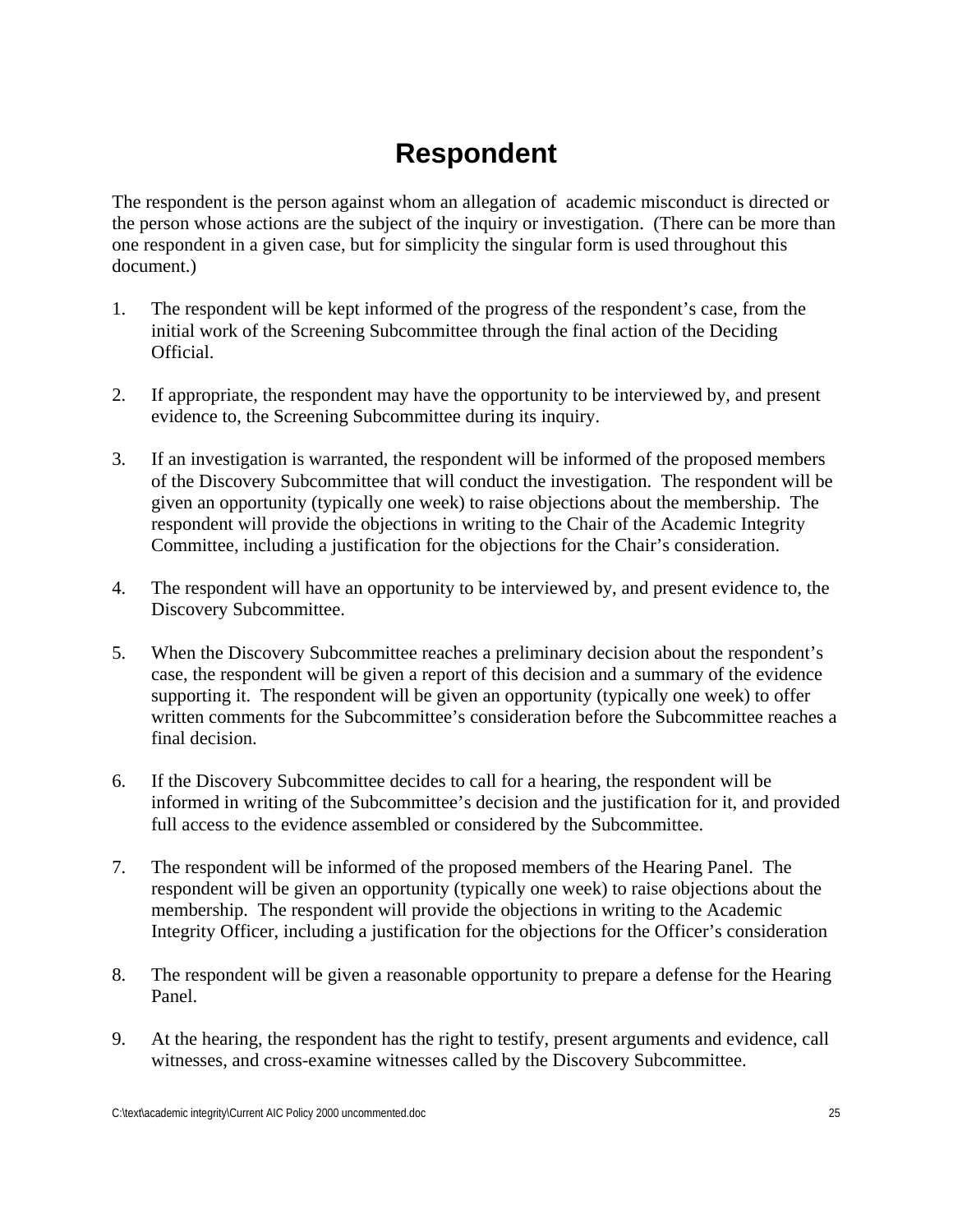- <span id="page-30-0"></span>10. The respondent may secure legal counsel or a non-legal adviser for advice and assistance throughout the case. The counselor or adviser may accompany the respondent in interviews by the Screening Subcommittee, Discovery Subcommittee, and Hearing Panel, and in other meetings regarding the case. In a hearing, the counselor or adviser may present the respondent's case to the Hearing Panel, examine and cross-examine witnesses, and so forth. The counselor or adviser may not, however, testify in place of the respondent or participate directly in the work of the Screening Subcommittee or the Discovery Subcommittee.
- 11. The respondent has the right to a copy of any inquiry or investigation report in the case, and a reasonable amount of time (typically one week) in which to prepare written comments about the report. The comments will be retained in the records of the case.
- 12. The respondent is responsible for cooperating with the conduct of an inquiry or investigation, and for maintaining confidentiality.
- 13. If academic misconduct is not found, the respondent has the right to receive the University's assistance in restoring his or her reputation.
- 14. The respondent will be protected from retaliation.

### **Complainant**

The complainant is the person who makes an allegation of academic misconduct. (There can be more than one complainant in a given case, but for simplicity the singular form is used throughout this document.)

- 1. The complainant is responsible for making allegations in good faith, maintaining confidentiality, and cooperating with an inquiry or investigation.
- 2. If appropriate, the complainant may have an opportunity to be interviewed by the Screening Subcommittee or the Discovery Subcommittee, or to testify before the Hearing Panel. If the complainant is interviewed by the Discovery Subcommittee, the Subcommittee will give the complainant an opportunity (typically one week) to review a summary or transcript of the interview for comment or revision.
- 3. The complainant will be informed of the results of the case. However, the complainant will not necessarily be given a full report of the procedures used in any inquiry, investigation, or hearing; the evidence considered; and so forth.
- 4. The complainant will be protected from retaliation.
- 5. Regardless of whether misconduct is found, a complainant who has acted in good faith has the right to receive the University's assistance in protecting his or her reputation.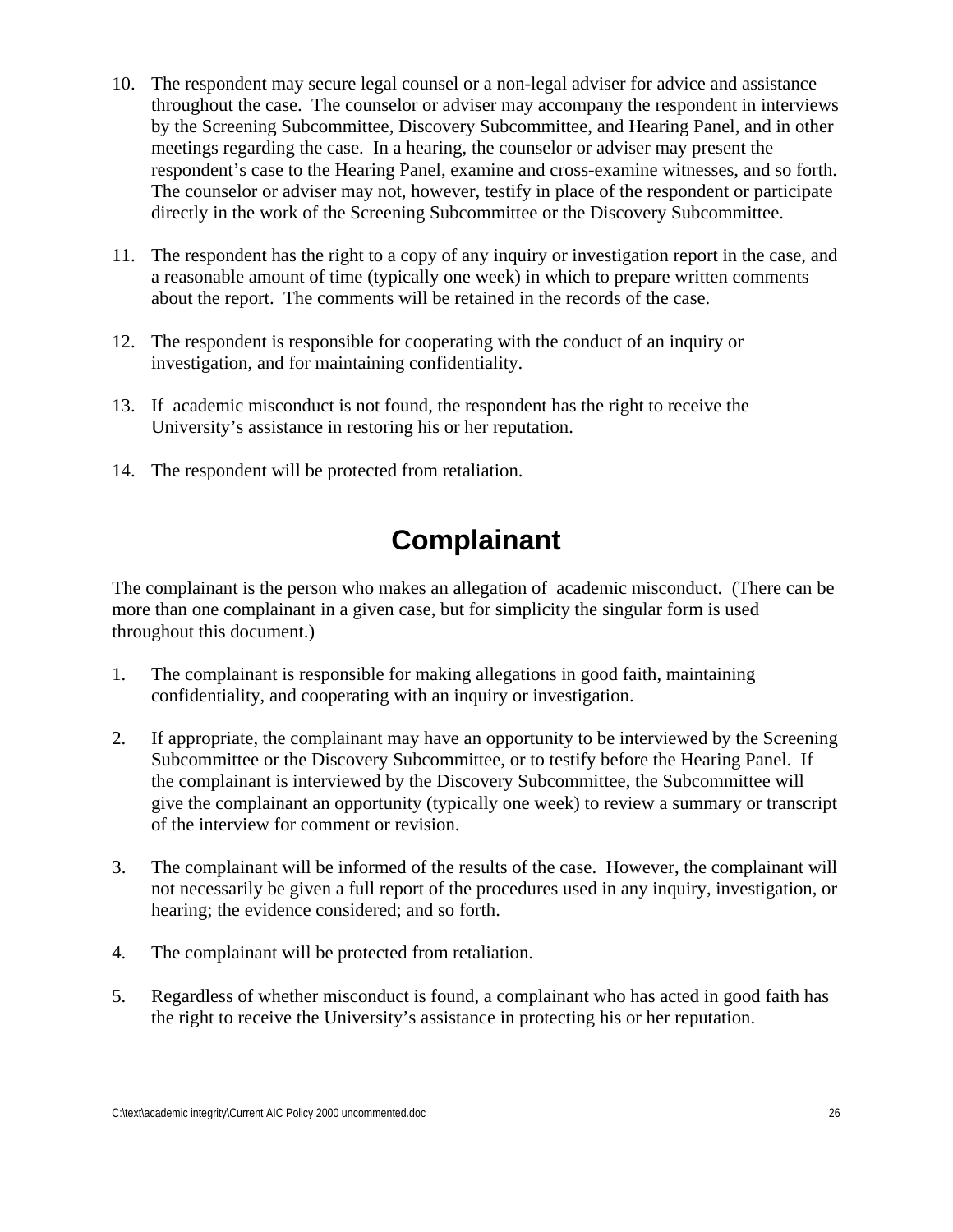### **Academic Integrity Policy Committee**

<span id="page-31-0"></span>The Academic Integrity Policy Committee is a standing committee that informs the University community about the institution's policy and procedures for responding to academic misconduct, monitors the implementation of the policy and procedures, and, when appropriate, recommends changes in the policy and procedures.

- 1. The Policy Committee will consist of: (a) The chair of each campus's Academic Integrity Committee; (b) each campus's Executive Secretary; (c) a liaison to the Faculty Senate, designated by the Faculty Senate; (d) a liaison to the Staff Council, designated by the Staff Council; (e) a graduate student appointed by the Academic Integrity Officer; (f) a representative from the Office of Sponsored Programs; (g) a legal counselor; and (h) the Academic Integrity Officer who will serve as a non-voting *ex officio* member.
- 2. The Policy Committee will elect as its chair one of the voting members of the campus Academic Integrity Committees. The chair of the Policy Committee will serve a two-year term, and may *not* be elected to more than two consecutive terms.
- 3. The Policy Committee will meet as a whole at least once annually, and more often if business demands. The Committee may appoint subcommittees to perform specific functions. Members of the subcommittees need not be members of the Policy Committee.
- 4. The Policy Committee will review, at least annually, the operation of the Academic Integrity Committees on each campus.
- 5. The Policy Committee will be responsible for the promulgation of the University's policy and procedures on academic misconduct to faculty, staff, students, administrators, and other members of the University community
- 6. The Policy Committee will write an annual report on the status of academic integrity issues at WVU. The report will be presented to the President of the University, the president of each campus, the Faculty Senate, the Staff Council, organizations dealing with research or teaching protocols (such as the Office of Sponsored Programs, the Animal Care and Use Committee, and the Institutional Review Board for the Protection of Human Subjects), other research units, and the University community at large.
- 7. As needed, the Policy Committee will propose revisions to the University's policy or procedures on academic misconduct.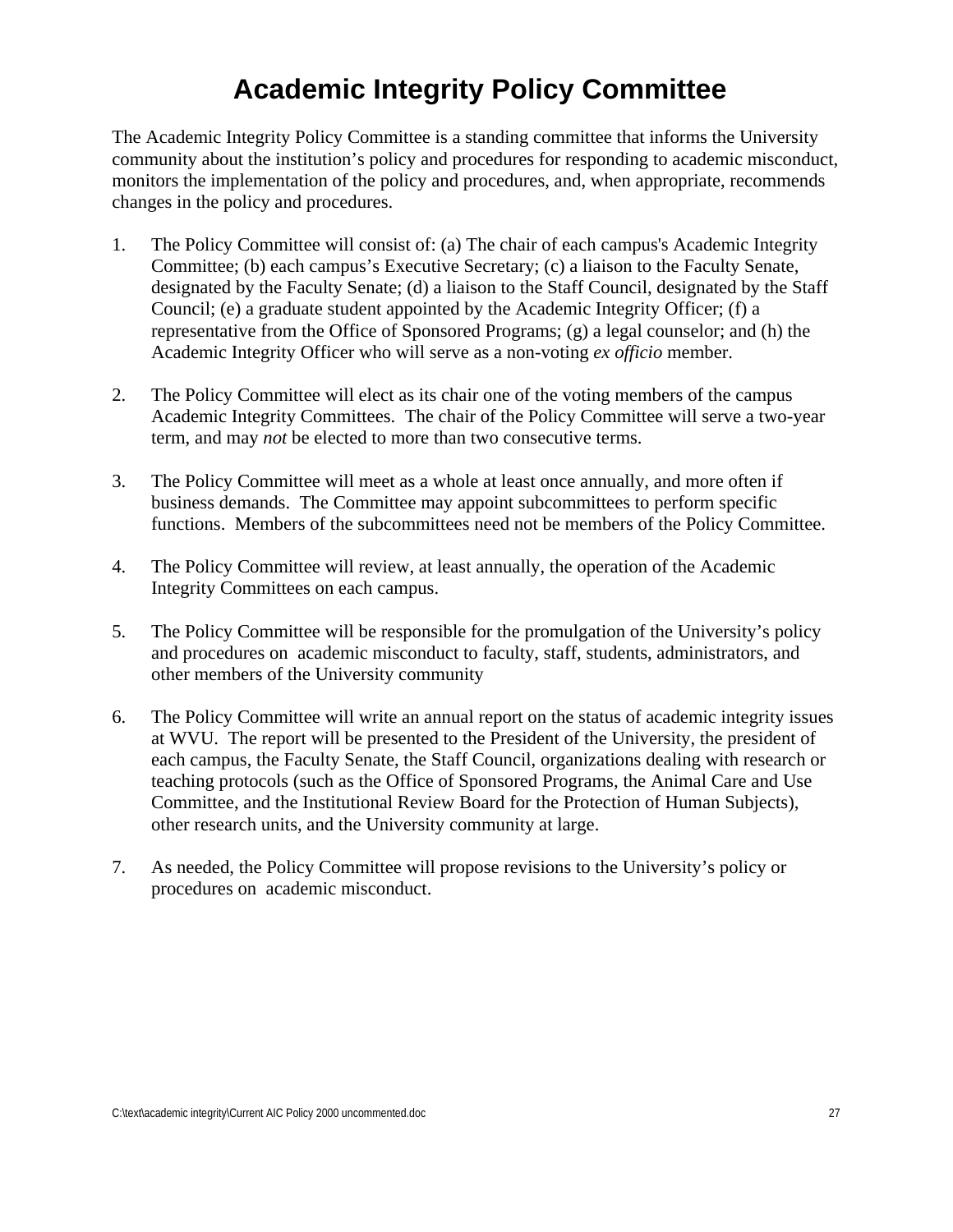### Part Three Other Administrative Issues

<span id="page-32-0"></span>This part addresses miscellaneous issues that may arise in cases of misconduct.

### **Termination of Respondent's Employment Before Completing the Process**

The termination of the respondent's institutional employment, by resignation or otherwise, before or after an allegation of academic misconduct has been reported, will not preclude or terminate the misconduct procedures.

If the respondent, without admitting to the misconduct, elects to resign his or her position prior to the initiation of an inquiry, but after an allegation has been reported, or during an inquiry, investigation, or hearing, the process will continue. If the respondent refuses to participate in the process after resignation, the committee or panel will make its best effort to carry out its responsibilities, noting in its report the respondent's failure to cooperate and its effect on the review of the evidence.

### **Interim Administrative Actions**

At the direction of the Academic Integrity Officer, University officials will take interim administrative actions, as appropriate, to protect federal funds and ensure that the purposes of the federal financial assistance are carried out.

Once a matter related to academic integrity has been presented to the Academic Integrity Officer and an inquiry has been initiated, the process described in this document will carry on to its logical conclusions independent of any interim administrative actions taken by persons in the chain of command of the participants in the allegation.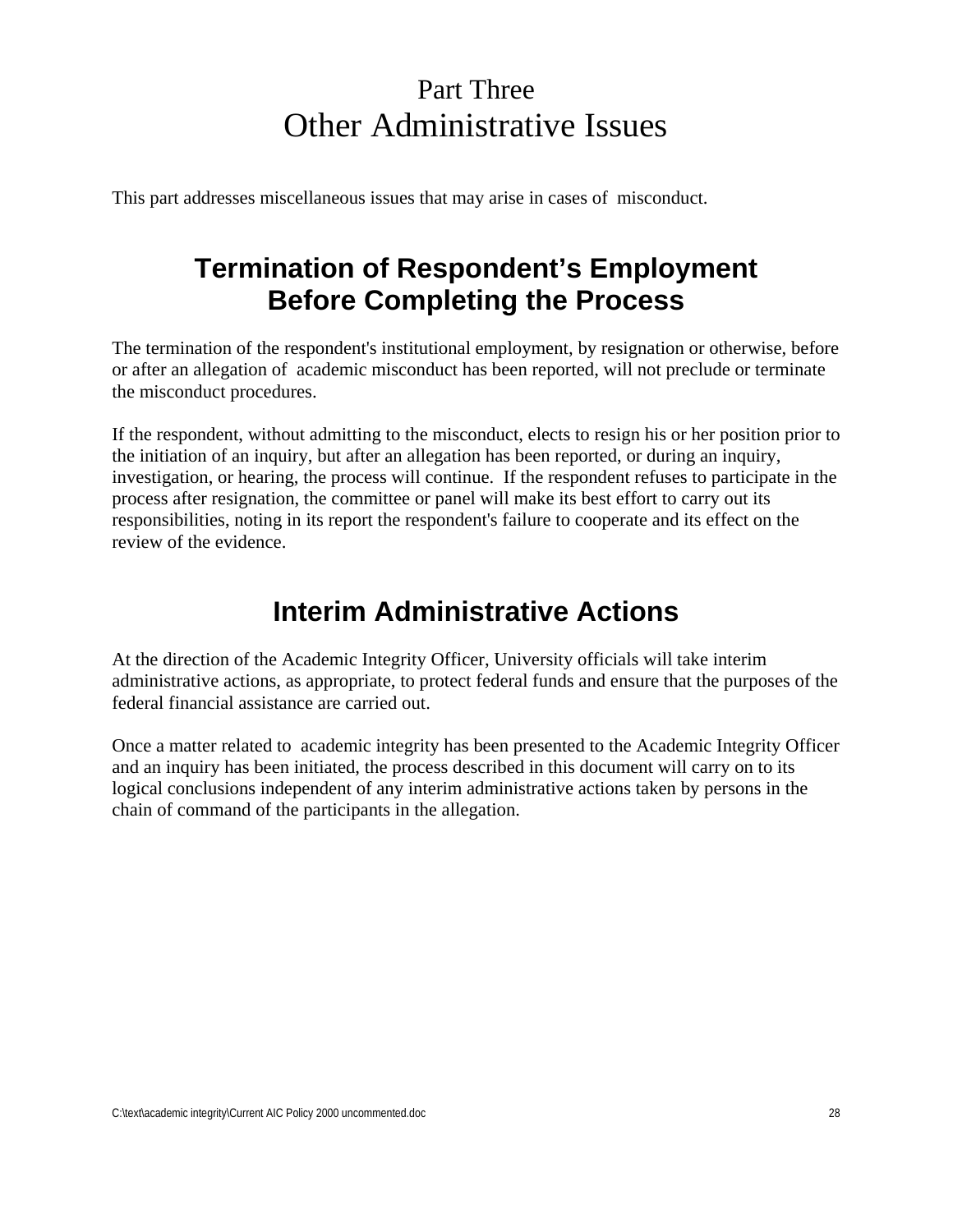## **Glossary**

- <span id="page-33-0"></span> *Academic Integrity Committee*. A standing committee appointed by the Academic Integrity Officer whose members compose the Screening Subcommittee responsible for conducting inquiries into alleged cases of academic misconduct and the Discovery Subcommittee responsible for conducting investigations in such cases. Each WVU campus has its own Academic Integrity Committee; the rules for forming each committee are described in appendices to this document.
	- *Academic Integrity Officer*. Institutional official responsible for oversight of all matters pertaining to academic integrity on all WVU campuses. The Academic Integrity Officer is appointed by the President of WVU and reports to the President.
	- *Academic Integrity Policy Committee*. A standing committee that informs the University community about this policy, monitors the implementation of the policy, and, when appropriate, recommends changes in the policy.
	- *Academic misconduct*. Fabrication, falsification, plagiarism, or other practices that seriously deviate from those that are commonly accepted within the scholarly community for: (a) proposing, conducting, or reporting research; (b) teaching; (c) learning, and (d) providing institutional, community, or professional service. "Academic misconduct" does not include honest error or honest differences of opinion in interpretations or judgments of data, pedagogy, or professional practices. It does, however, include material failure to comply with federal, state, or institutional requirements related to research, teaching, learning, and service.
	- *Allegation***.** Any written or oral statement or other indication of possible academic misconduct made to an institutional official.
	- *Animal Care and Use Committee*. A standing committee responsible for reviewing and approving or disapproving work involving live, vertebrate, nonhuman organisms in research, instruction, testing, or exhibition, and for ensuring institutional compliance with federal regulations. The Animal Care and Use Committee ensures that the use of animals is necessary and justified; that the animals do not suffer unnecessary discomfort, pain, or injury; and that the animals receive proper maintenance and husbandry.
	- *Complainant.* A person who makes an allegation of academic misconduct. (There can be more than one complainant in a given case, but for simplicity the singular form is used throughout this document.)
	- *Conflict of interest*. Interference of one person's interests with the interests of another person, where potential bias may occur due to prior or existing personal or professional relationships.
	- C:\text\academic integrity\Current AIC Policy 2000 uncommented.doc 29 *Deciding Official*. The individual responsible for deciding the institution's final actions in response to an allegation of academic misconduct. At WVU, this is the President or the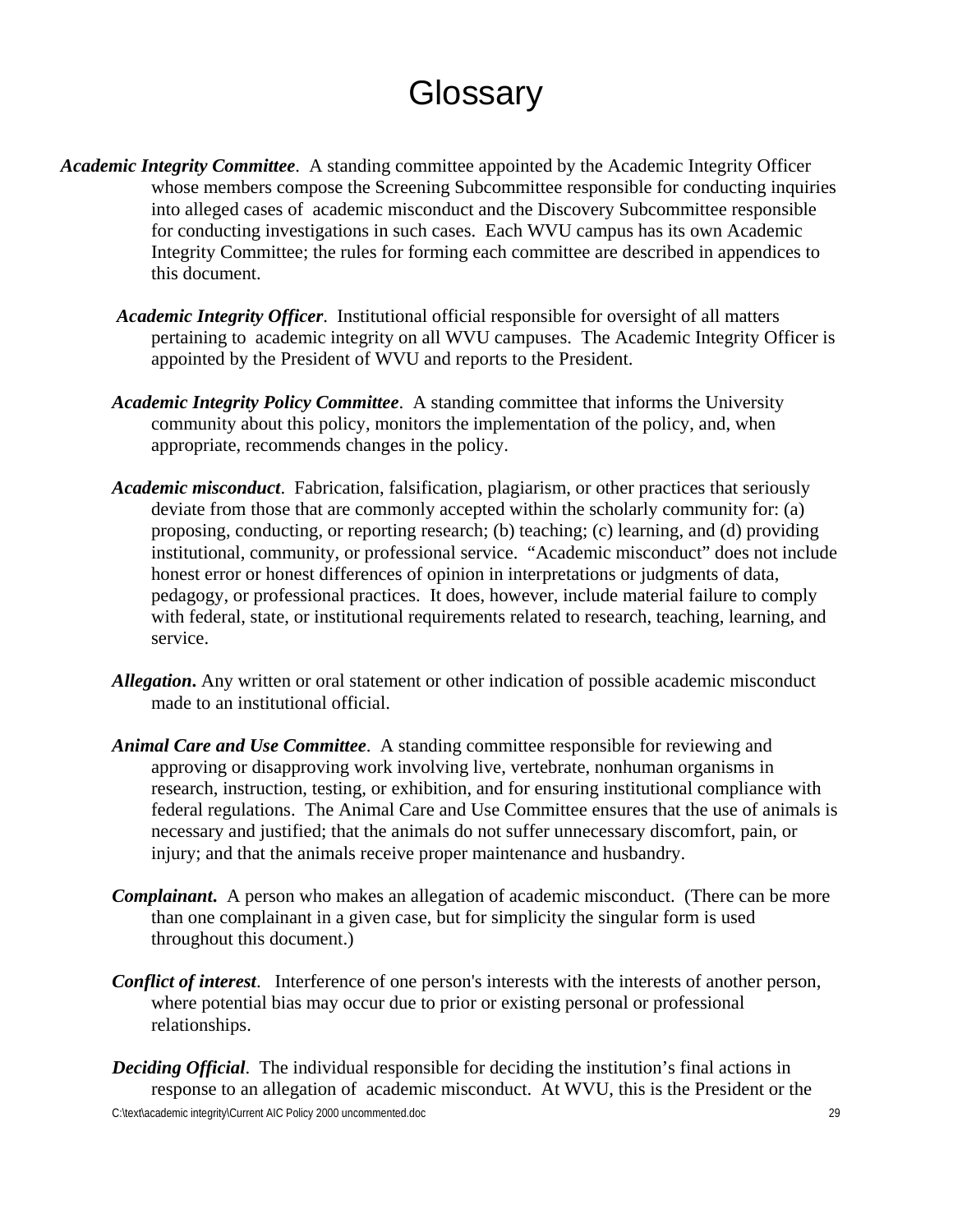President's designee. The Deciding Official should have no substantive involvement in any review, inquiry, investigation, or hearing related to the allegation.

- *Discovery Subcommittee*. A subcommittee of the campus Academic Integrity Committee responsible for investigating potential instances of academic misconduct. If the evidence suggests that misconduct occurred, the Discovery Subcommittee presents the evidence to a Hearing Panel for a final decision.
- *Executive Secretary*. A high-level administrator who provides support for the campus Academic Integrity Committee and acts as a liaison between the Committee and the Academic Integrity Officer. Each WVU campus has its own Executive Secretary.
- *Good faith allegation*. An allegation made with the honest belief that academic misconduct may have occurred. An allegation is not in good faith if it is made with reckless disregard for or willful ignorance of facts that would disprove the allegation, or if relevant prior relationships between the complainant and the respondent are suppressed in the allegation.
- *Hearing Panel*. An *ad hoc* committee responsible for hearing cases of alleged academic misconduct brought by a Discovery Subcommittee and reaching a final decision about whether misconduct has occurred.
- *Inquiry*. Gathering information and initial fact-finding to determine whether an allegation or apparent instance of academic misconduct warrants an investigation.
- *Institutional Biohazards Committee*. University committee established by mandate of the federal government. To help ensure a safe working environment, the University has charged the Committee with overseeing all activities that pose a biohazard, not just those involved in recombinant DNA research as required by federal regulations. Accordingly, the Committee must approve all activities that involve recombinant DNA; infectious agents of plants, animals, and humans; or use of serum or tissue from humans or subhuman primates.
- *Institutional Review Board for the Protection of Human Subjects*. A standing committee responsible for reviewing and approving or disapproving research involving humans. The Institutional Review Board protects the rights and welfare of individuals who serve as subjects of research conducted by faculty, staff, and students, and ensures institutional compliance with federal regulations.
- *Investigation*. Formal examination and evaluation of all relevant facts to determine if misconduct has occurred, and, if so, to determine the responsible person and the seriousness of the misconduct.
- *Learning.* Acquisition of knowledge, understanding, or skill by study, instruction, research, or experience.
- *Misconduct*. See *academic misconduct*. In this document, the unqualified term "misconduct" refers to academic misconduct.
- *Office of Radiation Safety*. University office responsible for promoting the safe use of ionizing radiation and radioactive materials at WVU and at West Virginia University Hospitals, Inc.

C:\text\academic integrity\Current AIC Policy 2000 uncommented.doc 30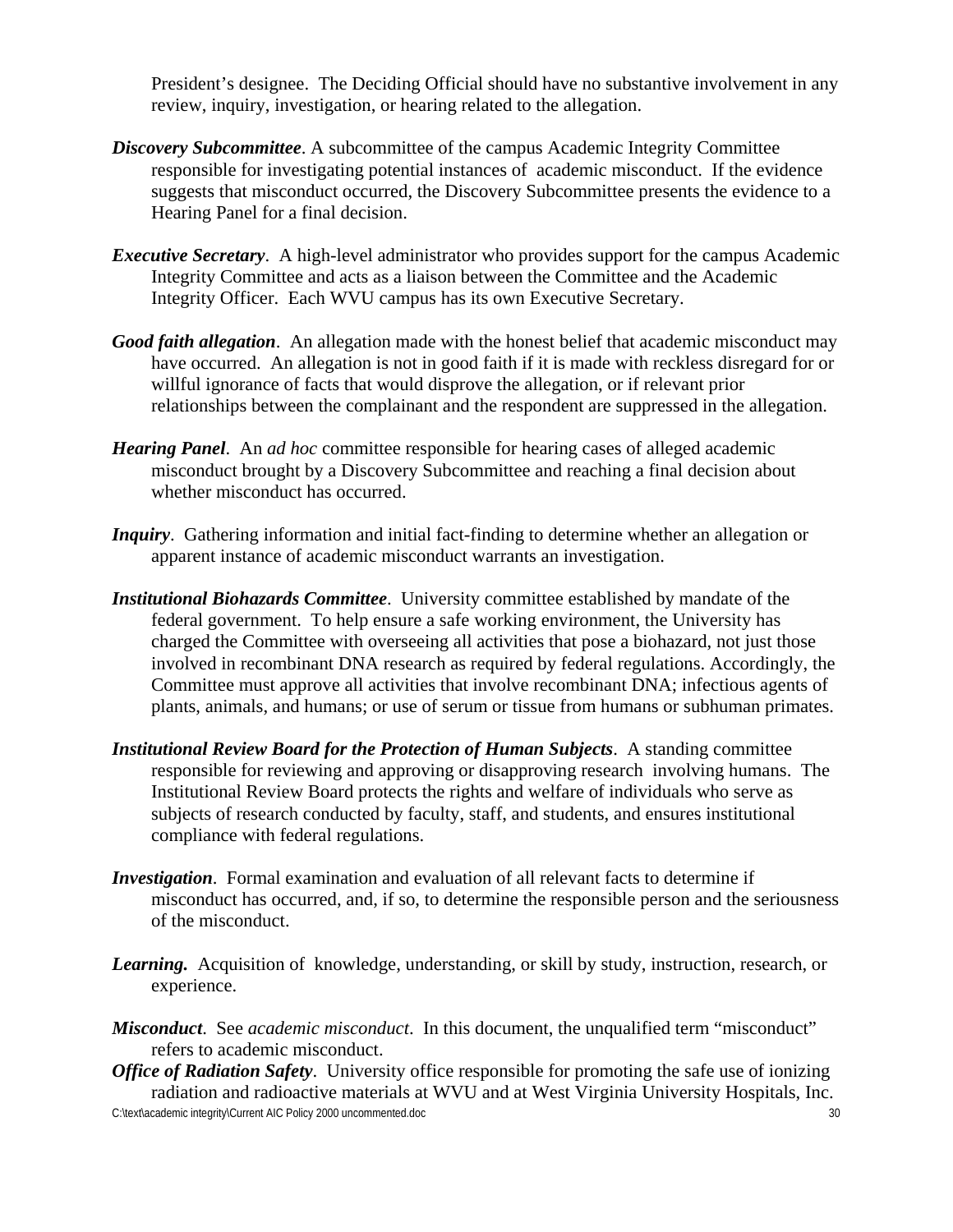The Office oversees compliance with federal and state regulations regarding the use of radiation; provides support through training and inventory management; and must approve all uses of radiation and radioactive materials.

- *Office of Research Integrity*. An office of the Public Health Service within the U.S. Department of Health and Human Services. The Office of Research Integrity is responsible for protecting the integrity of research programs funded by the Public Health Service. It fulfills its responsibility, in part, by developing and promulgating policies, procedures, rules, and regulations, and by ensuring that universities and other institutions comply with them.
- *Preponderance of the evidence*. The level of proof required to establish the occurrence of academic misconduct. The requirement is met if the evidence shows that it is more likely than not that the respondent committed academic misconduct.
- *Research.* Creation and synthesis of knowledge, creation of new approaches to understanding and explaining phenomena, development of new insights, critical appraisal of the past, artistic creation and performance, and application of knowledge and expertise to address needs in society and in the professions. In this document, then, the term "research" is defined broadly.
- *Research record*. Any data, document, computer file, computer diskette, production, record of a performance, or any other written or non-written account or object that reasonably may be expected to provide evidence or information regarding the proposed, conducted, or reported research that constitutes the subject of an allegation of academic misconduct. A research record includes, but is not limited to, grant or contract applications, whether funded or unfunded; grant or contract progress and other reports; laboratory notebooks; notes; correspondence; videos; photographs; X-ray film; slides; biological materials; computer files and printouts; manuscripts and publications; equipment use logs; laboratory procurement records; animal facility records; human and animal subject protocols; consent forms; medical charts; patient files, works of art, and records of artistic performances.
	- *Respondent*. Person against whom an allegation of academic misconduct is directed or the person whose actions are the subject of the inquiry or investigation. (There can be more than one respondent in a given case, but for simplicity the singular form is used throughout this document.)
	- *Retaliation*. Any action that adversely affects the employment or other institutional status of an individual that is taken by an institution or an employee because the individual has, in good faith, made an allegation of academic misconduct, or of inadequate institutional response thereto, or has cooperated in good faith with a review, inquiry, or investigation of such an allegation.
	- *Scientific misconduct.* Fabrication, falsification, plagiarism, or other practices that seriously deviate from those that are commonly accepted within the scientific community for proposing, conducting, or reporting research. "Scientific misconduct" does not include honest error or honest differences in interpretations or judgments of data.